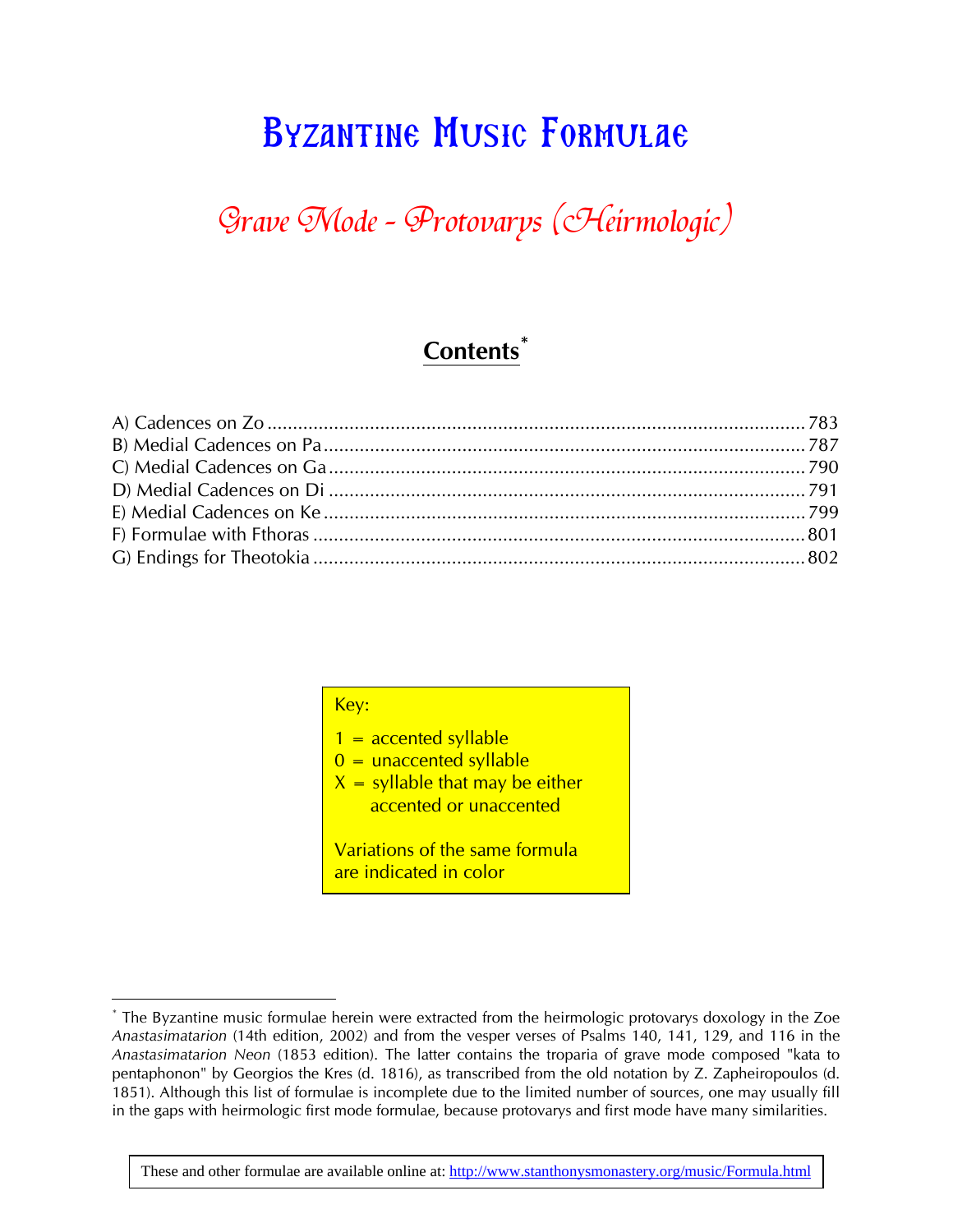$\frac{\pi}{9}$   $\frac{1}{1}$   $\frac{1}{0}$   $\frac{1}{1}$   $\frac{1}{1}$   $\frac{2}{1}$ 

¢

#### **A) Cadences on Zo**

#### Accented on last syllable:

 $\frac{\pi}{q}$ 

From Pa

0001

$$
\begin{array}{c}\n\sim \\
\sim \\
0\ 0\ 0\ 1\n\end{array}
$$

$$
\underset{\stackrel{\Delta}{\alpha}}{\overset{\Delta}{\beta}} \underset{0}{\overset{\Delta}{\gamma}} \underset{0}{\overset{\Delta}{\gamma}} \underset{1}{\overset{\Delta}{\sim}} \underset{\sim}{\overset{z}{\sim}}
$$

010001

From Di

| 100100001    | $\frac{1}{4}$                                                                                                                                                                                                                                                                                                      |
|--------------|--------------------------------------------------------------------------------------------------------------------------------------------------------------------------------------------------------------------------------------------------------------------------------------------------------------------|
| 100001000001 | $\frac{1}{9}$                                                                                                                                                                                                                                                                                                      |
| 0100010001   | $\frac{2}{9}$ $\frac{1}{9}$ $\frac{1}{9}$ $\frac{1}{9}$ $\frac{1}{1}$ $\frac{1}{10}$ $\frac{1}{10}$ $\frac{1}{10}$ $\frac{1}{10}$ $\frac{1}{10}$ $\frac{1}{10}$ $\frac{1}{10}$ $\frac{1}{10}$ $\frac{1}{10}$ $\frac{1}{10}$ $\frac{1}{10}$ $\frac{1}{10}$ $\frac{1}{10}$ $\frac{1}{10}$ $\frac{1}{10}$ $\frac{1}{$ |
|              | According to the musicologist Ioannis                                                                                                                                                                                                                                                                              |

Arvanitis, Zapheiropoulos intentionally used the omalon in this and other formulae to denote the sound of the oxeia, even though it is orthographically incorrect to join two different syllables with an omalon

Accented on second to last syllable:

From Pa

010

$$
\begin{array}{c}\n\pi \sim 2 \sim 5 \stackrel{\sim}{\sim} x \\
\uparrow 0 & 1\n\end{array}
$$

$$
\begin{array}{ccc}\n& & & \pi & & \searrow & \searrow & \searrow & \searrow & \\
& & & & \uparrow & & \searrow & \\
& & & & \uparrow & & \searrow & \\
& & & & \uparrow & & \searrow & \\
& & & & & \uparrow & & \searrow & \\
& & & & & \uparrow & & \searrow & \\
& & & & & \uparrow & & & \searrow & \\
& & & & & \uparrow & & & \searrow & \\
& & & & & \uparrow & & & \searrow & \\
& & & & & \uparrow & & & \searrow & \\
& & & & & \uparrow & & & \searrow & & \searrow & \\
& & & & & & \uparrow & & & \searrow & & \searrow & \\
& & & & & & \uparrow & & & & \searrow & & \searrow & \\
& & & & & & \uparrow & & & & \searrow & & \searrow & \\
& & & & & & \uparrow & & & & \searrow & & & \searrow & \\
& & & & & & \uparrow & & & & \searrow & & & \searrow & & \searrow & \\
& & & & & & & \uparrow & & & & \searrow & & & \searrow & & & \searrow & & \\
& & & & & & & \uparrow & & & & \searrow & & & \searrow & & & \searrow & & & \searrow & \\
& & & & & & & \uparrow & & & & \searrow & & & \searrow & & & \searrow & & & \searrow & & & \searrow & & & \searrow & & & \searrow & & & \searrow & & & \searrow & & & \searrow & & & \searrow & & & \searrow & & & & \searrow & & & & \searrow & & & & \searrow & & & & \searrow & & & & & \searrow & & & & & \searrow & & & & & \searrow & & & & & \searrow & & & & & \searrow & & & & & \searrow & & & & & \searrow & & & & & \searrow & & & & & \searrow & & & & & \searrow & & & & & & \searrow & & & & & & \searrow & & & & & & \searrow & & & & & & \searrow & & & & & & \searrow & & & & & & \searrow & & & & & & \searrow & & & & & & \searrow & & & & & & \searrow & & & & & & \searrow & & & & & & \searrow & & & & & & \searrow & & & & & & \searrow & & & & & & \searrow & & & & & & \searrow & & & & & & \searrow & & & & & & \searrow & & & & & & \searrow & & & & & & \searrow & & & & & & \searrow & & & & & & \searrow &
$$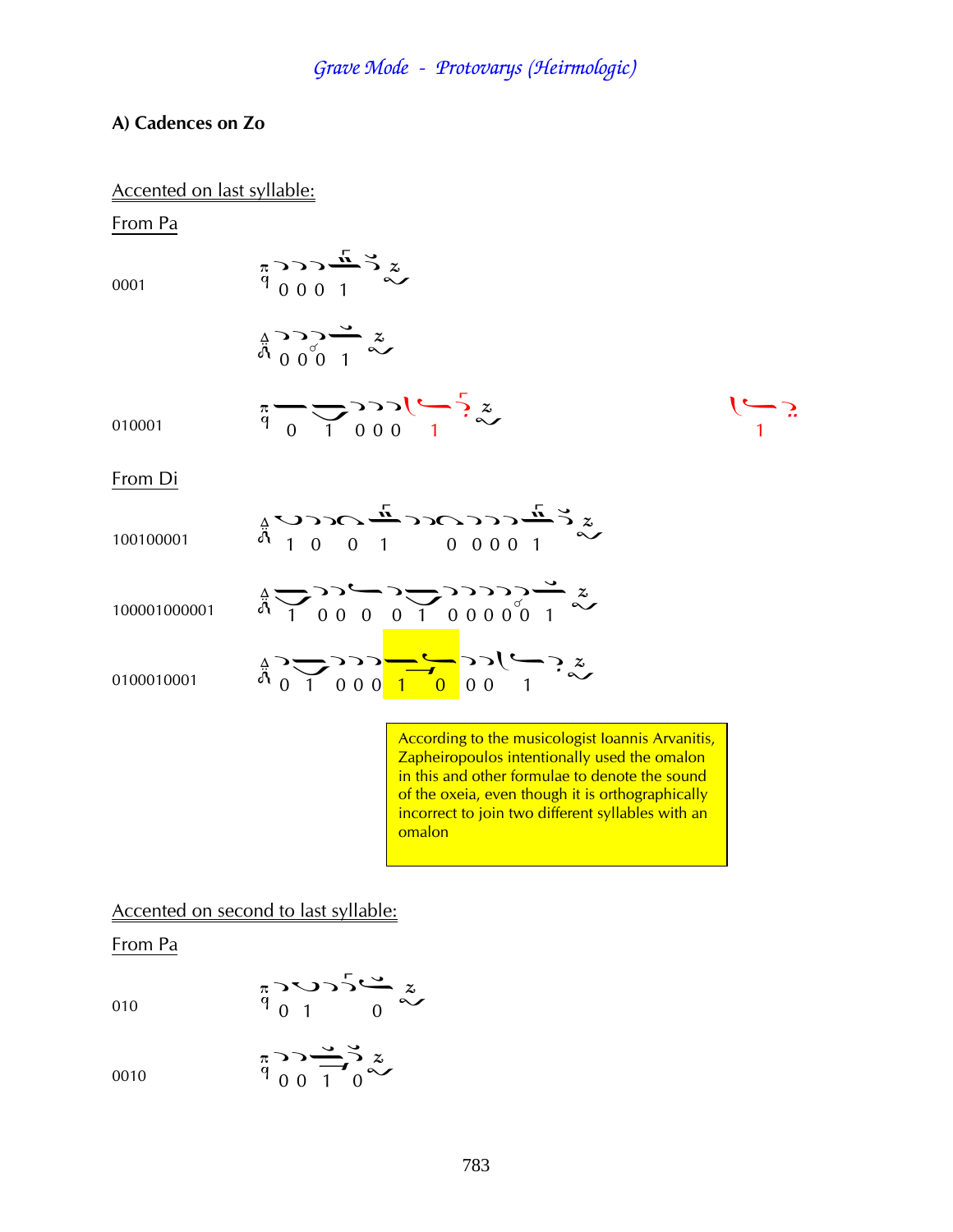00010 ¤¤ à¢ ¦ ¤¦¦¢ ¦ 010010 ¤ ¢à¦Þ ¤ 100010 Þ¦¤à¢ ¦ 10X010 ¢ ¦»¦Þ ¤ 0100010 ¤¢ ¦¦¦Þ ¤ 00010010 ¦¤¤¢ ¦¦Þ ¤ From Ga 10010010 Þ¦¤Þà¦Þ ¤ From Di 100100010 ¢ ¦à¢ ¦¦ à¢ ¦ 0010100010 ¦¦¢à¢ ¦¦¦¢ ¦ 01000010010 ¦Þ¦¦¦¦Þ¦à¢ ¦

### Accented on third to last syllable:

From Pa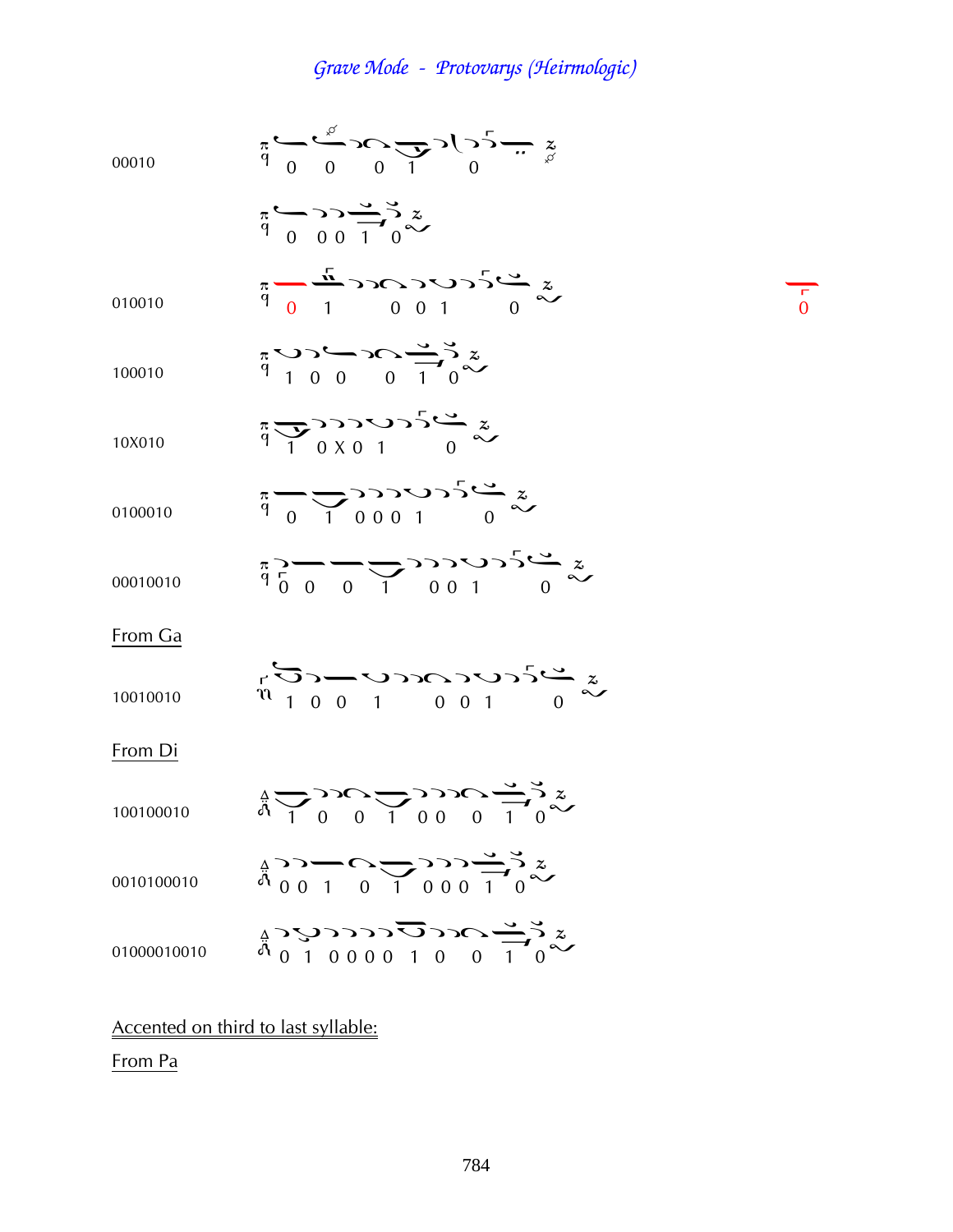$$
\sum_{100}^{\infty} \sum_{i=1}^{n} \sum_{j=0}^{n} \sum_{j=0}^{n} \sum_{j=0}^{n} \sum_{j=0}^{n} \sum_{j=0}^{n} \sum_{j=0}^{n} \sum_{j=0}^{n} \sum_{j=0}^{n} \sum_{j=0}^{n} \sum_{j=0}^{n} \sum_{j=0}^{n} \sum_{j=0}^{n} \sum_{j=0}^{n} \sum_{j=0}^{n} \sum_{j=0}^{n} \sum_{j=0}^{n} \sum_{j=0}^{n} \sum_{j=0}^{n} \sum_{j=0}^{n} \sum_{j=0}^{n} \sum_{j=0}^{n} \sum_{j=0}^{n} \sum_{j=0}^{n} \sum_{j=0}^{n} \sum_{j=0}^{n} \sum_{j=0}^{n} \sum_{j=0}^{n} \sum_{j=0}^{n} \sum_{j=0}^{n} \sum_{j=0}^{n} \sum_{j=0}^{n} \sum_{j=0}^{n} \sum_{j=0}^{n} \sum_{j=0}^{n} \sum_{j=0}^{n} \sum_{j=0}^{n} \sum_{j=0}^{n} \sum_{j=0}^{n} \sum_{j=0}^{n} \sum_{j=0}^{n} \sum_{j=0}^{n} \sum_{j=0}^{n} \sum_{j=0}^{n} \sum_{j=0}^{n} \sum_{j=0}^{n} \sum_{j=0}^{n} \sum_{j=0}^{n} \sum_{j=0}^{n} \sum_{j=0}^{n} \sum_{j=0}^{n} \sum_{j=0}^{n} \sum_{j=0}^{n} \sum_{j=0}^{n} \sum_{j=0}^{n} \sum_{j=0}^{n} \sum_{j=0}^{n} \sum_{j=0}^{n} \sum_{j=0}^{n} \sum_{j=0}^{n} \sum_{j=0}^{n} \sum_{j=0}^{n} \sum_{j=0}^{n} \sum_{j=0}^{n} \sum_{j=0}^{n} \sum_{j=0}^{n} \sum_{j=0}^{n} \sum_{j=0}^{n} \sum_{j=0}^{n} \sum_{j=0}^{n} \sum_{j=0}^{n} \sum_{j=0}^{n} \sum_{j=0}^{n} \sum_{j=0}^{n} \sum_{j=0}^{
$$

110

0100

$$
\sum_{\alpha=0}^{\infty} \sum_{\beta=0}^{\infty} \sum_{\beta=0}^{\infty} \tilde{r}_{\beta}^{\alpha}
$$

$$
\sum_{p=0}^{\infty} \sum_{r=0}^{\infty} c \cdot \frac{n}{p}
$$

 $\frac{\pi}{9}$   $\frac{3\pi}{1}$   $\frac{3\pi}{1}$   $\frac{3\pi}{1}$   $\frac{3\pi}{1}$ 

#### From Di

| 00100     | $\frac{1}{4}5 - \frac{1}{2}$ $\frac{1}{2}$ $\frac{1}{2}$ $\frac{1}{2}$ $\frac{1}{2}$                                                                                                                                                                                                                           |                                           |
|-----------|----------------------------------------------------------------------------------------------------------------------------------------------------------------------------------------------------------------------------------------------------------------------------------------------------------------|-------------------------------------------|
| 11100     | $\frac{1}{9}$                                                                                                                                                                                                                                                                                                  |                                           |
| 0010100   | $\frac{1}{4}$ $\bigcirc$ $\bigcirc$ $\bigcirc$ $\bigcirc$ $\bigcirc$ $\bigcirc$ $\bigcirc$ $\bigcirc$ $z$                                                                                                                                                                                                      |                                           |
| 0000100   | $\frac{1}{4}$ $\frac{1}{2}$ $\frac{1}{2}$ $\frac{1}{2}$ $\frac{1}{2}$ $\frac{1}{2}$ $\frac{1}{2}$                                                                                                                                                                                                              | $2c<\frac{\pi}{2}$<br>$1 \quad 0 \quad 0$ |
| 1000100   | $\frac{1}{4}$ $\frac{1}{2}$ $\frac{1}{2}$ $\frac{1}{2}$ $\frac{1}{2}$ $\frac{1}{2}$ $\frac{1}{2}$ $\frac{1}{2}$ $\frac{1}{2}$                                                                                                                                                                                  | $\zeta_{CC}$<br>$1 \quad 0 \quad 0$       |
| 01000100  | $\sum_{\substack{a\\b}}^{x} \sum_{\substack{c\\c\\c}}^{c} \sum_{\substack{c\\c\\c}}^{c} \sum_{\substack{c\\c\\d\\c}}^{c} \sum_{\substack{c\\c\\d\\c}}^{c}$                                                                                                                                                     |                                           |
| 01100100  | $\frac{1}{4}$ $\sum_{1}^{1}$ $\sum_{1}^{1}$ $\sum_{1}^{1}$ $\sum_{1}^{1}$ $\sum_{1}^{1}$ $\sum_{1}^{1}$ $\sum_{1}^{1}$ $\sum_{1}^{1}$ $\sum_{1}^{1}$ $\sum_{1}^{1}$ $\sum_{1}^{1}$ $\sum_{1}^{1}$ $\sum_{1}^{1}$ $\sum_{1}^{1}$ $\sum_{1}^{1}$ $\sum_{1}^{1}$ $\sum_{1}^{1}$ $\sum_{1}^{1}$ $\sum_{1}^{1}$ $\$ |                                           |
| 001000100 | $\frac{1}{6}$ $\sum_{1}^{6}$ $\sum_{1}^{6}$ $\sum_{1}^{6}$ $\sum_{1}^{6}$ $\sum_{1}^{6}$ $\sum_{1}^{6}$ $\sum_{1}^{6}$ $\sum_{1}^{6}$ $\sum_{1}^{6}$ $\sum_{1}^{6}$ $\sum_{1}^{6}$ $\sum_{1}^{6}$ $\sum_{1}^{6}$ $\sum_{1}^{6}$ $\sum_{1}^{6}$ $\sum_{1}^{6}$ $\sum_{1}^{6}$ $\sum_{1}^{6}$ $\sum_{1}^{6}$ $\$ |                                           |

### Accented on fourth to last syllable:

### From Pa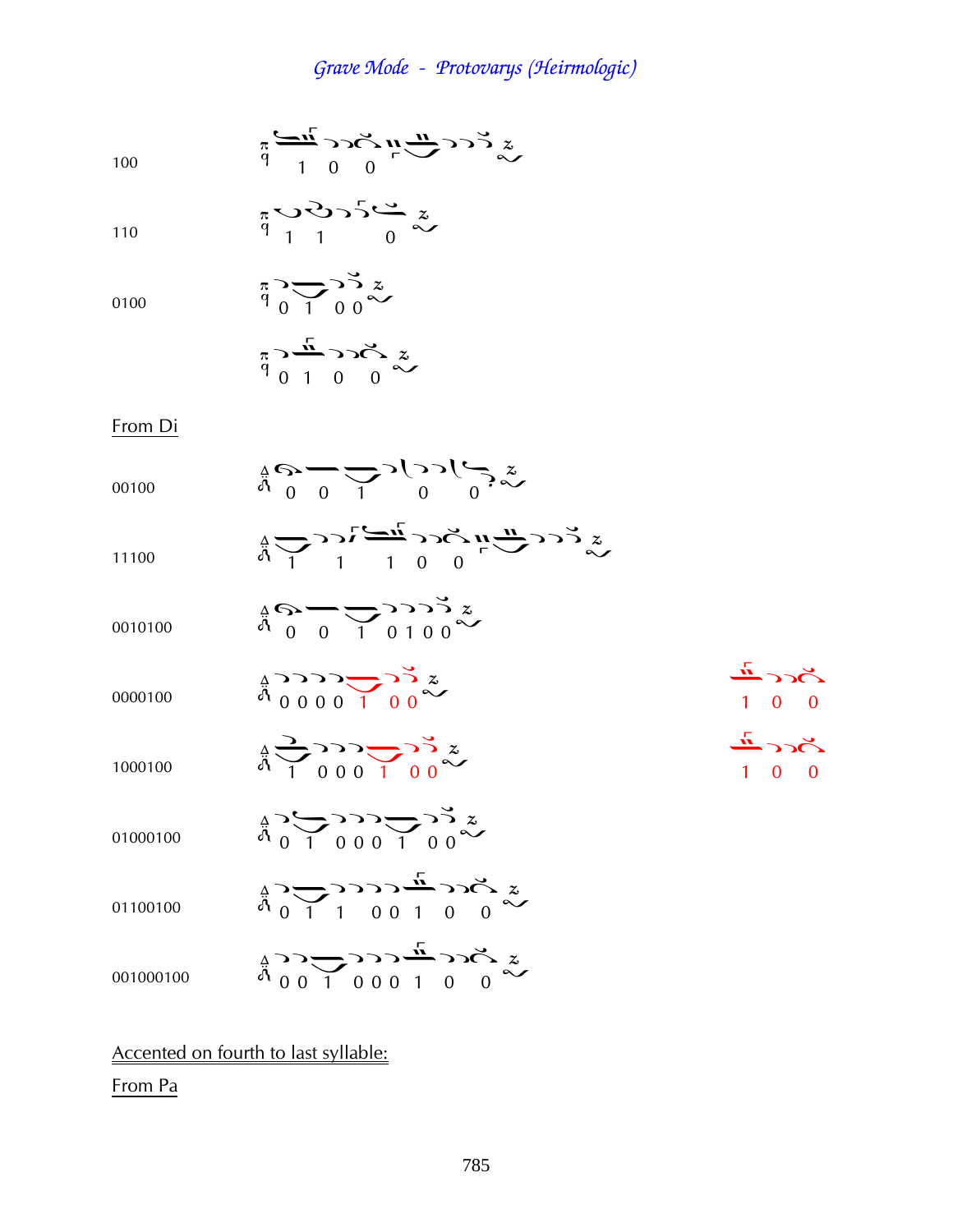01001 
$$
\pi \rightarrow \frac{\pi}{1}
$$
 0 0 1  $\sim$  1  $\sim$ 

01010  $\frac{\pi}{9}$   $\frac{1}{1}$   $\frac{1}{0}$   $\frac{1}{1}$   $\frac{1}{0}$   $\frac{2}{1}$ 

$$
\begin{array}{ccc}\n\pi > & \longrightarrow & \pi \\
\pi > & & \longrightarrow & \pi \\
\pi & & & & \longrightarrow & \pi\n\end{array}
$$

0001010 
$$
\pi \rightarrow 0
$$
  $\pi \rightarrow 0$   $\pi \rightarrow 0$   $\pi \rightarrow 0$   $\pi \rightarrow 0$ 

$$
\pi_{\widehat{q}} \sum_{i=0}^{\infty} \frac{1}{i} \sum_{i=0}^{\infty} \frac{1}{i} \sum_{i=0}^{\infty} \frac{1}{i} \sum_{i=0}^{\infty} \frac{1}{i} \sum_{i=0}^{\infty} \frac{1}{i} \sum_{i=0}^{\infty} \frac{1}{i} \sum_{i=0}^{\infty} \frac{1}{i} \sum_{i=0}^{\infty} \frac{1}{i} \sum_{i=0}^{\infty} \frac{1}{i} \sum_{i=0}^{\infty} \frac{1}{i} \sum_{i=0}^{\infty} \frac{1}{i} \sum_{i=0}^{\infty} \frac{1}{i} \sum_{i=0}^{\infty} \frac{1}{i} \sum_{i=0}^{\infty} \frac{1}{i} \sum_{i=0}^{\infty} \frac{1}{i} \sum_{i=0}^{\infty} \frac{1}{i} \sum_{i=0}^{\infty} \frac{1}{i} \sum_{i=0}^{\infty} \frac{1}{i} \sum_{i=0}^{\infty} \frac{1}{i} \sum_{i=0}^{\infty} \frac{1}{i} \sum_{i=0}^{\infty} \frac{1}{i} \sum_{i=0}^{\infty} \frac{1}{i} \sum_{i=0}^{\infty} \frac{1}{i} \sum_{i=0}^{\infty} \frac{1}{i} \sum_{i=0}^{\infty} \frac{1}{i} \sum_{i=0}^{\infty} \frac{1}{i} \sum_{i=0}^{\infty} \frac{1}{i} \sum_{i=0}^{\infty} \frac{1}{i} \sum_{i=0}^{\infty} \frac{1}{i} \sum_{i=0}^{\infty} \frac{1}{i} \sum_{i=0}^{\infty} \frac{1}{i} \sum_{i=0}^{\infty} \frac{1}{i} \sum_{i=0}^{\infty} \frac{1}{i} \sum_{i=0}^{\infty} \frac{1}{i} \sum_{i=0}^{\infty} \frac{1}{i} \sum_{i=0}^{\infty} \frac{1}{i} \sum_{i=0}^{\infty} \frac{1}{i} \sum_{i=0}^{\infty} \frac{1}{i} \sum_{i=0}^{\infty} \frac{1}{i} \sum_{i=0}^{\in
$$

From Di

0001001

10X001010 
$$
\hat{a} \sum_{1} 2 \sum_{1} 0 \times 0 = 0
$$
 1 0 1 0  $\sim$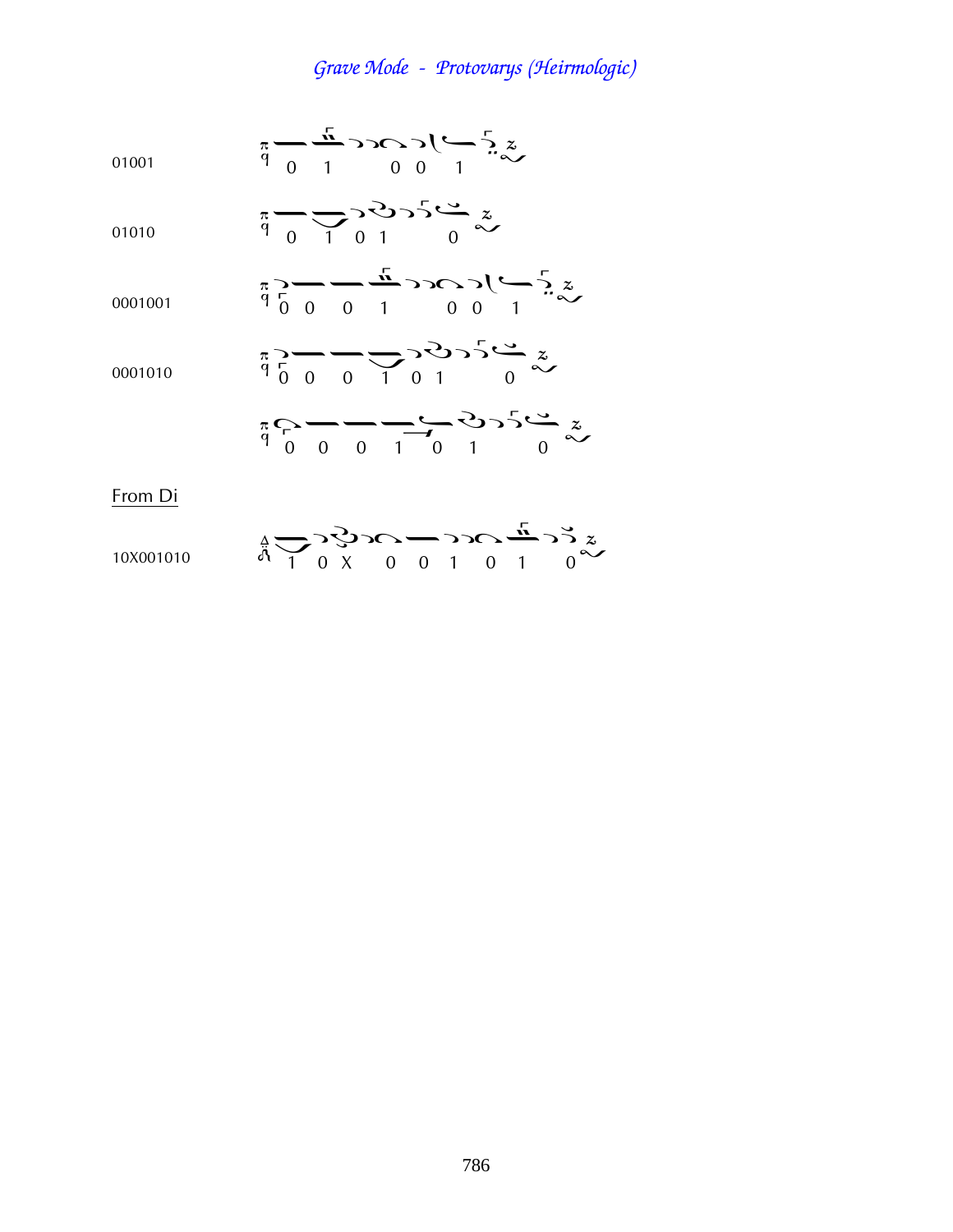#### **B) Medial Cadences on Pa**

#### Accented on last syllable:

From Pa

00

000  $\frac{\pi}{9}$  0 0 0  $\frac{\pi}{9}$ 

Accented on second to last syllable:

 $\frac{\pi}{9}$   $\frac{1}{0}$   $\frac{\pi}{9}$ 

From Zo

 $\sim 0.00011$   $\sim 0.00011$   $\frac{2}{9}$ 

From Pa

|    |  | $\pi \stackrel{\text{in}}{\longrightarrow}$ $\sup$ $\pi$ |  |
|----|--|----------------------------------------------------------|--|
| 10 |  | $9^{9}$ 1 0 $9^{9}$                                      |  |

From Ga

|       |  |  | $\pi \Omega^{\bullet} \mathbf{C} \mathbf{C} \mathbf{C}^{-1} \mathbf{C} \mathbf{C} \mathbf{C}^{-1}$                                  |  |
|-------|--|--|-------------------------------------------------------------------------------------------------------------------------------------|--|
| 10010 |  |  | $\begin{array}{cccc} \n\mathfrak{m} & 1 & 0 & 0 & 1 \n\end{array}$ 0 $\begin{array}{cccc} \n\mathfrak{q} & 0 & 0 & 0 \n\end{array}$ |  |

From Di

10  $\sum_{\substack{\alpha \\ p \text{ odd}}}$ 

- 11  $\frac{4}{9}$   $\frac{6}{1}$   $\frac{6}{1}$   $\frac{\pi}{9}$
- 010  $\frac{1}{4}$  $\sum_{1}^{6}$
- 0110  $\frac{4}{9}$   $\frac{1}{1}$   $\frac{3}{9}$   $\frac{4}{9}$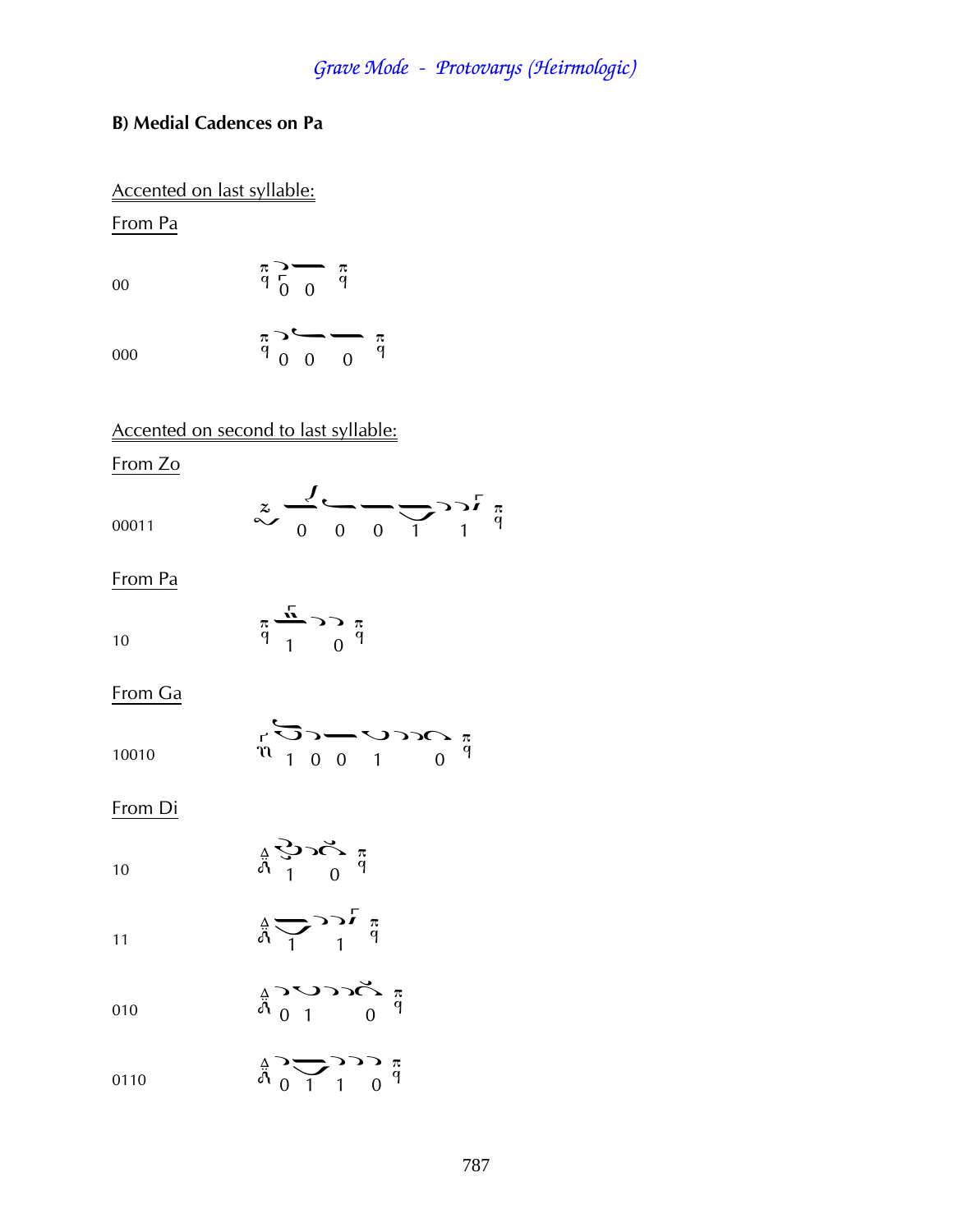00010  
\n
$$
\hat{A}^{2} = \vec{C}^{2} = \vec{C}^{2} = \vec{C}^{2} = \vec{C}^{2} = \vec{C}^{2} = \vec{C}^{2} = \vec{C}^{2} = \vec{C}^{2} = \vec{C}^{2} = \vec{C}^{2} = \vec{C}^{2} = \vec{C}^{2} = \vec{C}^{2} = \vec{C}^{2} = \vec{C}^{2} = \vec{C}^{2} = \vec{C}^{2} = \vec{C}^{2} = \vec{C}^{2} = \vec{C}^{2} = \vec{C}^{2} = \vec{C}^{2} = \vec{C}^{2} = \vec{C}^{2} = \vec{C}^{2} = \vec{C}^{2} = \vec{C}^{2} = \vec{C}^{2} = \vec{C}^{2} = \vec{C}^{2} = \vec{C}^{2} = \vec{C}^{2} = \vec{C}^{2} = \vec{C}^{2} = \vec{C}^{2} = \vec{C}^{2} = \vec{C}^{2} = \vec{C}^{2} = \vec{C}^{2} = \vec{C}^{2} = \vec{C}^{2} = \vec{C}^{2} = \vec{C}^{2} = \vec{C}^{2} = \vec{C}^{2} = \vec{C}^{2} = \vec{C}^{2} = \vec{C}^{2} = \vec{C}^{2} = \vec{C}^{2} = \vec{C}^{2} = \vec{C}^{2} = \vec{C}^{2} = \vec{C}^{2} = \vec{C}^{2} = \vec{C}^{2} = \vec{C}^{2} = \vec{C}^{2} = \vec{C}^{2} = \vec{C}^{2} = \vec{C}^{2} = \vec{C}^{2} = \vec{C}^{2} = \vec{C}^{2} = \vec{C}^{2} = \vec{C}^{2} = \vec{C}^{2} = \vec{C}^{2} = \vec{C}^{2} = \vec{C}^{2} = \vec{C}^{2} = \vec{C}^{2} = \vec{C}^{2} = \vec{C}^{2} = \vec{C}^{2} = \vec{C}^{2} = \vec{C}^{2} = \vec{C}^{2} = \vec{C}^{2} = \vec{C}^{2} = \vec{C}^{2} = \vec{C}^{2} = \vec{C}^{2}
$$

# Accented on third to last syllable:

From Pa

0100  $\frac{\pi}{9}$   $\frac{1}{1}$  0 0  $\frac{\pi}{9}$ 

From Di

| 100 |  | $\frac{1}{1}$ $\frac{1}{0}$ $\frac{\pi}{9}$ |  |
|-----|--|---------------------------------------------|--|
|     |  |                                             |  |

0100  $\begin{array}{c}\n\stackrel{\triangle}{\wedge}\n\stackrel{\triangle}{\vee}\n\stackrel{\triangle}{\vee}\n\stackrel{\triangle}{\vee}\n\stackrel{\triangle}{\vee}\n\stackrel{\triangle}{\vee}\n\stackrel{\triangle}{\vee}\n\end{array}$ 

$$
\mathop{\mathbb{A}}\limits^{\Delta}_0 \mathop{\bigtriangledown\hspace{0.25em}}\limits^{\Delta}_0 \mathop{\bigtriangledown\hspace{0.25em}}\limits^{\Delta}_0 \mathop{\mathbb{A}}\limits^{\Delta}_0 \mathop{\mathbb{A}}\limits^{\pi}_1
$$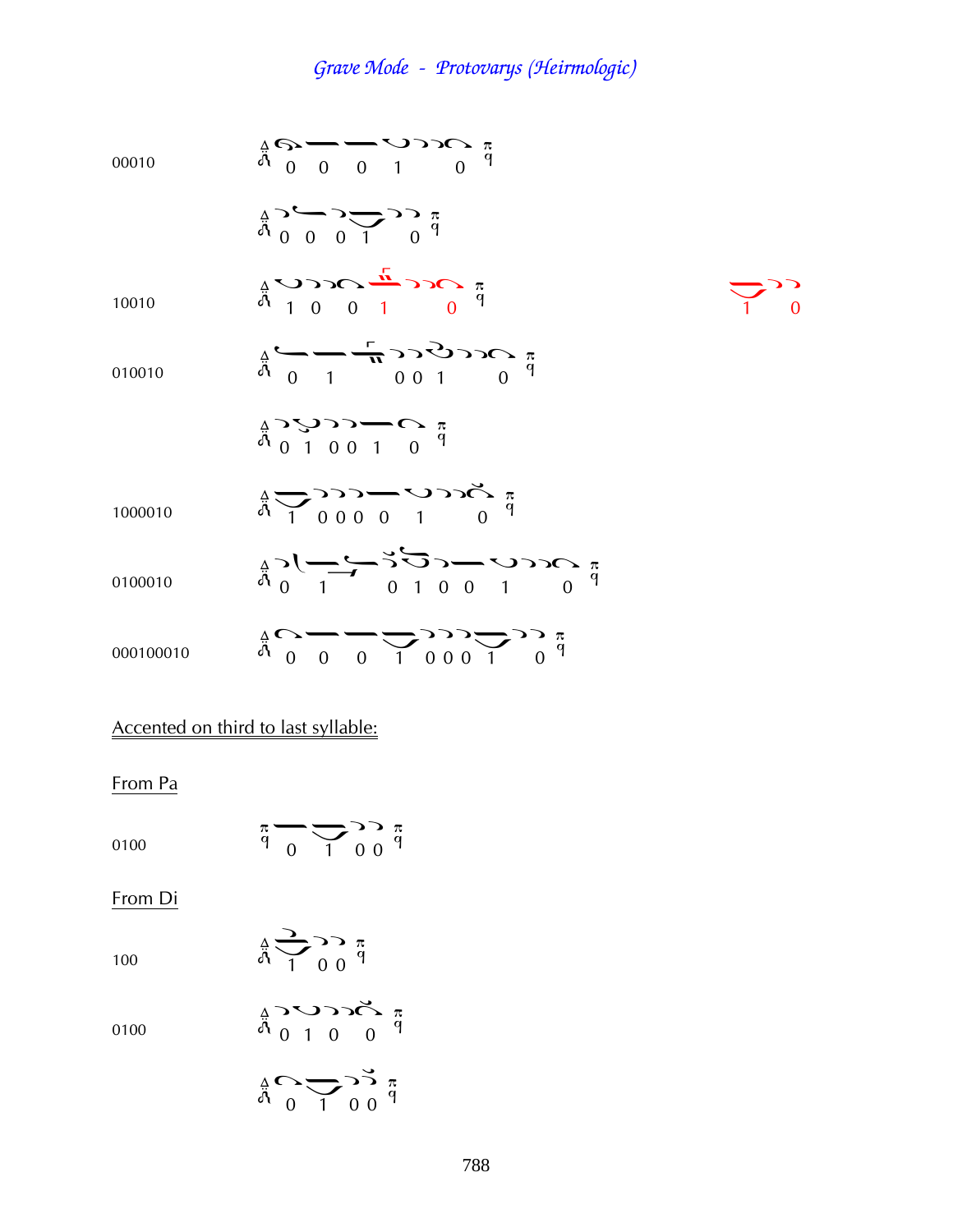$$
\begin{array}{ccc}\n0110 & \stackrel{\Delta}{\longrightarrow} & \stackrel{\Delta}{\longrightarrow} & \stackrel{\pi}{\longrightarrow} \\
0 & 1 & 0 & 0\n\end{array}
$$

00100

à¤Þ¦à

000100

$$
\frac{1}{4}G - 0 \quad 0 \quad 1 \quad 0 \quad 0
$$
\n
$$
= 0
$$

100100 
$$
\stackrel{A}{\stackrel{\frown}{A}} \stackrel{\frown}{\phantom{}_{A}} \stackrel{\frown}{\phantom{}_{A}} \stackrel{\frown}{\phantom{}_{A}} \stackrel{\frown}{\phantom{}_{A}} \stackrel{\frown}{\phantom{}_{A}} \stackrel{\frown}{\phantom{}_{A}} \stackrel{\frown}{\phantom{}_{A}} \stackrel{\frown}{\phantom{}_{A}} \stackrel{\frown}{\phantom{}_{A}} \stackrel{\frown}{\phantom{}_{A}} \stackrel{\frown}{\phantom{}_{A}} \stackrel{\frown}{\phantom{}_{A}} \stackrel{\frown}{\phantom{}_{A}} \stackrel{\frown}{\phantom{}_{A}} \stackrel{\frown}{\phantom{}_{A}} \stackrel{\frown}{\phantom{}_{A}} \stackrel{\frown}{\phantom{}_{A}} \stackrel{\frown}{\phantom{}_{A}} \stackrel{\frown}{\phantom{}_{A}} \stackrel{\frown}{\phantom{}_{A}} \stackrel{\frown}{\phantom{}_{A}} \stackrel{\frown}{\phantom{}_{A}} \stackrel{\frown}{\phantom{}_{A}} \stackrel{\frown}{\phantom{}_{A}} \stackrel{\frown}{\phantom{}_{A}} \stackrel{\frown}{\phantom{}_{A}} \stackrel{\frown}{\phantom{}_{A}} \stackrel{\frown}{\phantom{}_{A}} \stackrel{\frown}{\phantom{}_{A}} \stackrel{\frown}{\phantom{}_{A}} \stackrel{\frown}{\phantom{}_{A}} \stackrel{\frown}{\phantom{}_{A}} \stackrel{\frown}{\phantom{}_{A}} \stackrel{\frown}{\phantom{}_{A}} \stackrel{\frown}{\phantom{}_{A}} \stackrel{\frown}{\phantom{}_{A}} \stackrel{\frown}{\phantom{}_{A}} \stackrel{\frown}{\phantom{}_{A}} \stackrel{\frown}{\phantom{}_{A}} \stackrel{\frown}{\phantom{}_{A}} \stackrel{\frown}{\phantom{}_{A}} \stackrel{\frown}{\phantom{}_{A}} \stackrel{\frown}{\phantom{}_{A}} \stackrel{\frown}{\phantom{}_{A}} \stackrel{\frown}{\phantom{}_{A}} \stackrel{\frown}{\phantom{}_{A}} \stackrel{\frown}{\phantom{}_{A}} \stackrel{\frown}{\phantom{}_{A}} \stackrel{\frown}{\phantom{}_{A}} \stackrel{\frown}{\phantom{}_{A}} \stackrel{\frown}{\phantom{}_{A}} \stackrel{\frown}{\phantom{}_{A}} \stackrel{\frown}{\phantom{}_{A}}
$$

Þ¦à¢ ¦¤ à¤¤¤Þ¦à

0000100

10000100 ¢ ¦¦¤¦¢ ¦¦

#### Accented on fourth to last syllable:

From Zo

$$
\approx \frac{\sqrt{2}}{1} \int_{0}^{\rho} 2\sigma \sqrt{2} \int_{0}^{\pi}
$$

From Di

1010

<sup>1010</sup> ¢

$$
\frac{a}{b} \sum_{i=1}^{b} \sum_{j=1}^{c} \sum_{j=1}^{c} \sum_{j=1}^{d} \sum_{j=1}^{d} \sum_{j=1}^{d} \sum_{j=1}^{d} \sum_{j=1}^{d} \sum_{j=1}^{d} \sum_{j=1}^{d} \sum_{j=1}^{d} \sum_{j=1}^{d} \sum_{j=1}^{d} \sum_{j=1}^{d} \sum_{j=1}^{d} \sum_{j=1}^{d} \sum_{j=1}^{d} \sum_{j=1}^{d} \sum_{j=1}^{d} \sum_{j=1}^{d} \sum_{j=1}^{d} \sum_{j=1}^{d} \sum_{j=1}^{d} \sum_{j=1}^{d} \sum_{j=1}^{d} \sum_{j=1}^{d} \sum_{j=1}^{d} \sum_{j=1}^{d} \sum_{j=1}^{d} \sum_{j=1}^{d} \sum_{j=1}^{d} \sum_{j=1}^{d} \sum_{j=1}^{d} \sum_{j=1}^{d} \sum_{j=1}^{d} \sum_{j=1}^{d} \sum_{j=1}^{d} \sum_{j=1}^{d} \sum_{j=1}^{d} \sum_{j=1}^{d} \sum_{j=1}^{d} \sum_{j=1}^{d} \sum_{j=1}^{d} \sum_{j=1}^{d} \sum_{j=1}^{d} \sum_{j=1}^{d} \sum_{j=1}^{d} \sum_{j=1}^{d} \sum_{j=1}^{d} \sum_{j=1}^{d} \sum_{j=1}^{d} \sum_{j=1}^{d} \sum_{j=1}^{d} \sum_{j=1}^{d} \sum_{j=1}^{d} \sum_{j=1}^{d} \sum_{j=1}^{d} \sum_{j=1}^{d} \sum_{j=1}^{d} \sum_{j=1}^{d} \sum_{j=1}^{d} \sum_{j=1}^{d} \sum_{j=1}^{d} \sum_{j=1}^{d} \sum_{j=1}^{d} \sum_{j=1}^{d} \sum_{j=1}^{d} \sum_{j=1}^{d} \sum_{j=1}^{d} \sum_{j=1}^{d} \sum_{j=1}^{d} \sum_{j=1}^{d} \sum_{j=1}^{d} \sum_{j=1}^{d} \sum_{j=1}^{d} \sum_{
$$

$$
\begin{array}{ccc}\n\frac{1}{4} & \mathcal{O} & -\mathcal{O} & \mathcal{O} & \mathcal{O} & \pi \\
\frac{1}{4} & 0 & 0 & 1 & 0 & 1\n\end{array}
$$
\n
$$
\begin{array}{ccc}\n\frac{1}{4} & \mathcal{O} & \mathcal{O} & \mathcal{O} & \mathcal{O} & \pi \\
\frac{1}{4} & 0 & 0 & 0 & 1 & 0 & 1\n\end{array}
$$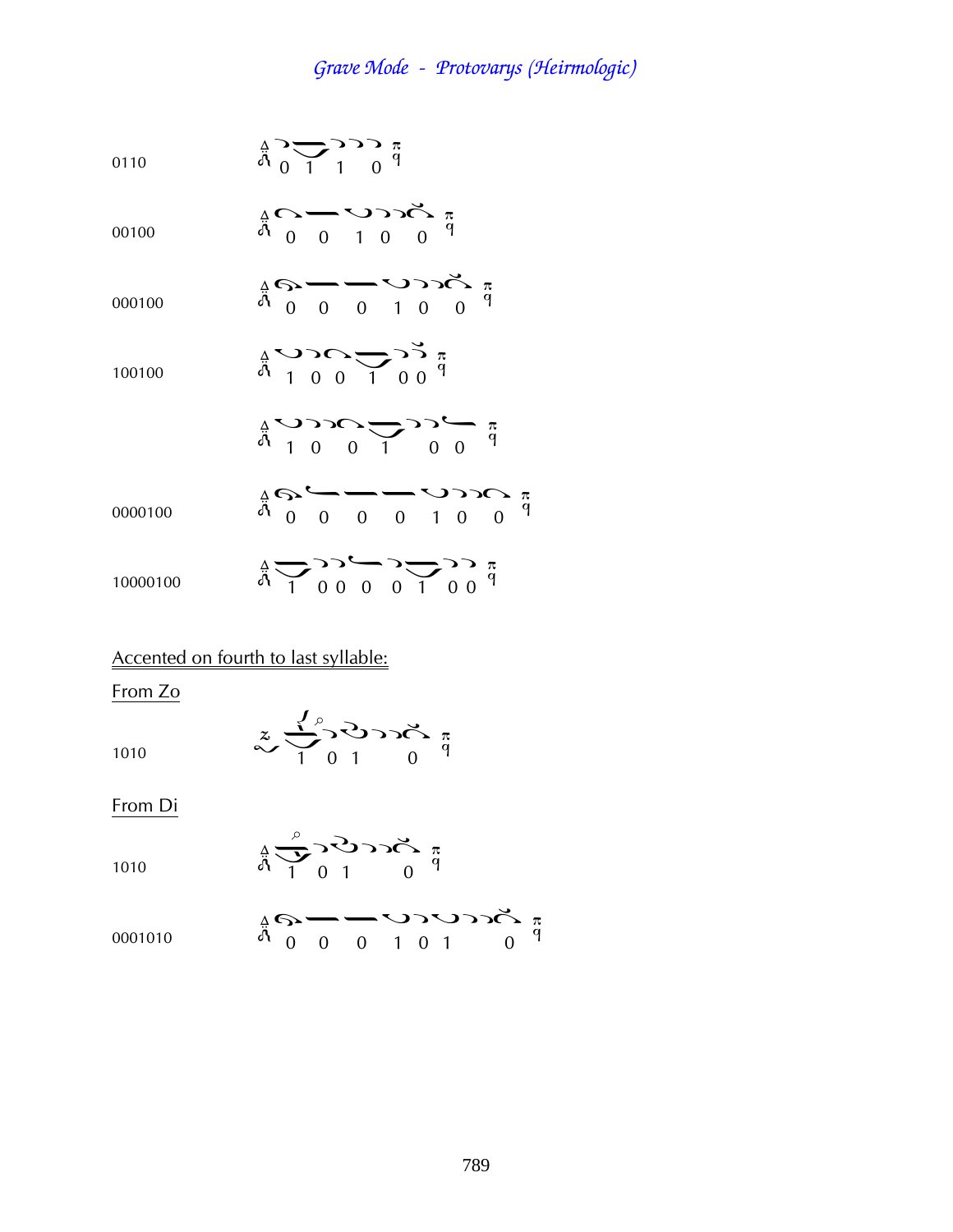#### C) Medial Cadences on Ga

Accented on second to last syllable:

$$
\vec{r} = \frac{2}{3} \sum_{n=0}^{\infty} \sum_{n=0}^{\infty} \sum_{n=0}^{\infty} \vec{r} = 0.00 \times 100000
$$

Accented on third to last syllable:

$$
\vec{h} \cdot \vec{h} = \vec{h} \cdot \vec{h}
$$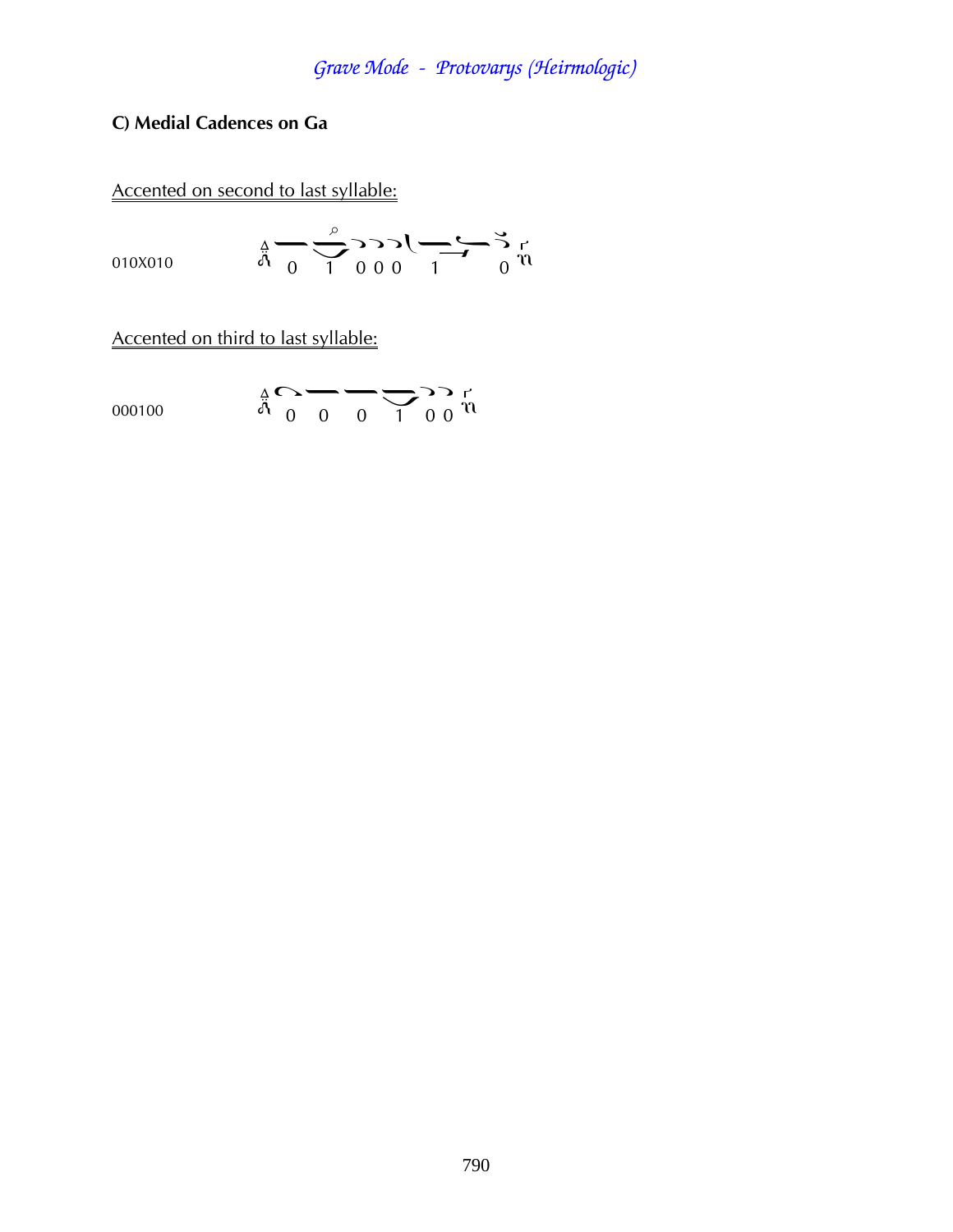#### **D) Medial Cadences on Di**

| Accented on last syllable: |                                                                                                                                               |
|----------------------------|-----------------------------------------------------------------------------------------------------------------------------------------------|
| From Zo                    |                                                                                                                                               |
| $\mathbf{0}$               | $\sim \frac{z}{0}$ $\frac{4}{9}$                                                                                                              |
| $\mathbf{1}$               | $\frac{z}{\sim}$ $\frac{1}{i}$ $\frac{1}{i}$                                                                                                  |
| 0001                       | $\sim$ 0 0 1 $\frac{1}{9}$                                                                                                                    |
|                            | $\frac{z}{\sim}$                                                                                                                              |
| 100001                     | $z \rightarrow 00001 \frac{1}{9}$                                                                                                             |
| 1000001                    | $z \rightarrow 2$<br>$\rightarrow 2$<br>$\rightarrow 0$<br>$\rightarrow 0$<br>$\rightarrow 0$<br>$\rightarrow 0$<br>$\rightarrow 0$           |
| 100010001                  | $z \rightarrow 2$<br>$\rightarrow 3$<br>$z \rightarrow 3$<br>$z \rightarrow 0$<br>$z \rightarrow 0$<br>$z \rightarrow 4$<br>$z \rightarrow 0$ |
| From Di                    |                                                                                                                                               |
| 00                         | $\frac{4}{9}$ $\frac{1}{9}$ $\frac{4}{9}$                                                                                                     |

000  $\label{eq:2.1} \begin{array}{ccccc} \Delta & \bullet & \bullet & \bullet & \bullet \\ \tilde{A} & 0 & 0 & 0 & \tilde{A} \end{array}$ 

$$
\begin{array}{ccc}\n\stackrel{\Delta}{\circ} & \stackrel{\Delta}{\circ} & \stackrel{\Delta}{\circ} \\
\stackrel{\Delta}{\circ} & 0 & 1\n\end{array}
$$

010001  $\frac{4}{9}$   $\frac{1}{1}$  0 0 0 1  $\frac{4}{9}$ 

$$
\underset{\stackrel{\Delta}{\partial t}}{\triangleq} \underset{0}{\underbrace{\sim}} \underset{1}{\underbrace{\sim}} \underset{0}{\underbrace{\sim}} \underset{0}{\underbrace{\sim}} \underset{0}{\underbrace{\sim}} \underset{1}{\underbrace{\sim}} \underset{\stackrel{\Delta}{\partial t}}{\underbrace{\sim}}
$$

 $\sum_{\infty}^{\infty}$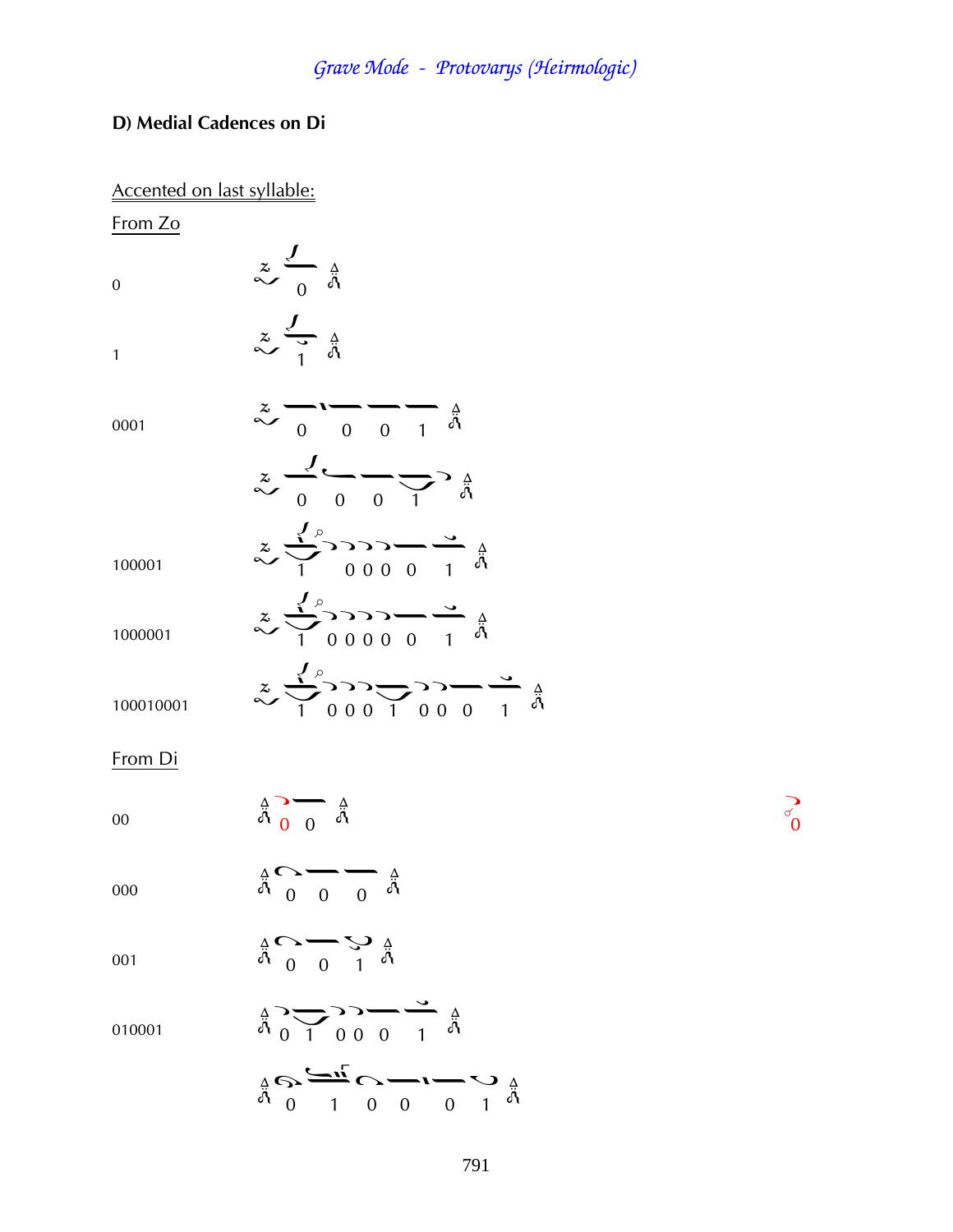100001  
\n
$$
\frac{A}{A} \frac{A}{1} \frac{B}{0000} = \frac{B}{1} \frac{A}{A}
$$
\n010X0001  
\n
$$
\frac{A}{A} \frac{B}{0} = \frac{B}{0} \frac{B}{00000} = \frac{B}{1} \frac{A}{A}
$$
\n010X0001  
\n
$$
\frac{A}{A} \frac{B}{0} = \frac{B}{0} \frac{B}{0000} = \frac{B}{1} \frac{A}{A}
$$
\n100010001  
\n
$$
\frac{A}{A} \frac{B}{1} \frac{B}{0} = \frac{B}{0} \frac{B}{0} \frac{B}{0} = \frac{B}{1} \frac{A}{A}
$$
\n101010001  
\n
$$
\frac{A}{A} \frac{B}{1} \frac{B}{0} = \frac{B}{0} \frac{B}{0} = \frac{B}{0} \frac{B}{0} \frac{B}{0} = \frac{B}{0} \frac{B}{0} \frac{B}{0} = \frac{B}{0} \frac{B}{0} = \frac{B}{0} \frac{B}{0} = \frac{B}{0} \frac{B}{0} = \frac{B}{0} \frac{B}{0} = \frac{B}{0} \frac{B}{0} = \frac{B}{0} \frac{B}{0} = \frac{B}{0} \frac{B}{0} = \frac{B}{0} \frac{B}{0} = \frac{B}{0} \frac{B}{0} = \frac{B}{0} \frac{B}{0} = \frac{B}{0} \frac{B}{0} = \frac{B}{0} \frac{B}{0} = \frac{B}{0} \frac{B}{0} = \frac{B}{0} \frac{B}{0} = \frac{B}{0} \frac{B}{0} = \frac{B}{0} \frac{B}{0} = \frac{B}{0} \frac{B}{0} = \frac{B}{0} \frac{B}{0} = \frac{B}{0} \frac{B}{0} = \frac{B}{0} \frac{B}{0} = \frac{B}{0} \frac{B}{0} = \frac{B}{0} \frac{B}{0} = \frac{B}{0} \frac{B}{0} = \frac{B}{0} \frac{B}{0} = \frac{B}{0} \frac{B}{0} = \frac{B}{0} \frac{B}{0} = \frac{B}{0} \frac{
$$

Accented on second to last syllable:

From Zo

| 10   | $\boldsymbol{z}$<br>$\overline{a}$    |
|------|---------------------------------------|
|      | $\boldsymbol{z}$                      |
| 0010 | $\ddot{\ddot{\delta}}$<br>∩<br>1<br>7 |

 $\overline{a}$ 

From Pa

$$
\begin{array}{ccc}\n & \pi \\
 & 0 & 0 \\
 & 1 & 0\n\end{array}\n\begin{array}{c}\n & \Delta \\
 & \Delta \\
 & \Delta \\
 & \Delta \\
 & \Delta\n\end{array}
$$

From Di

10

¢¦ 010 ¤¢à

 $\frac{4}{9}$   $\sum_{1}^{9}$   $\frac{4}{9}$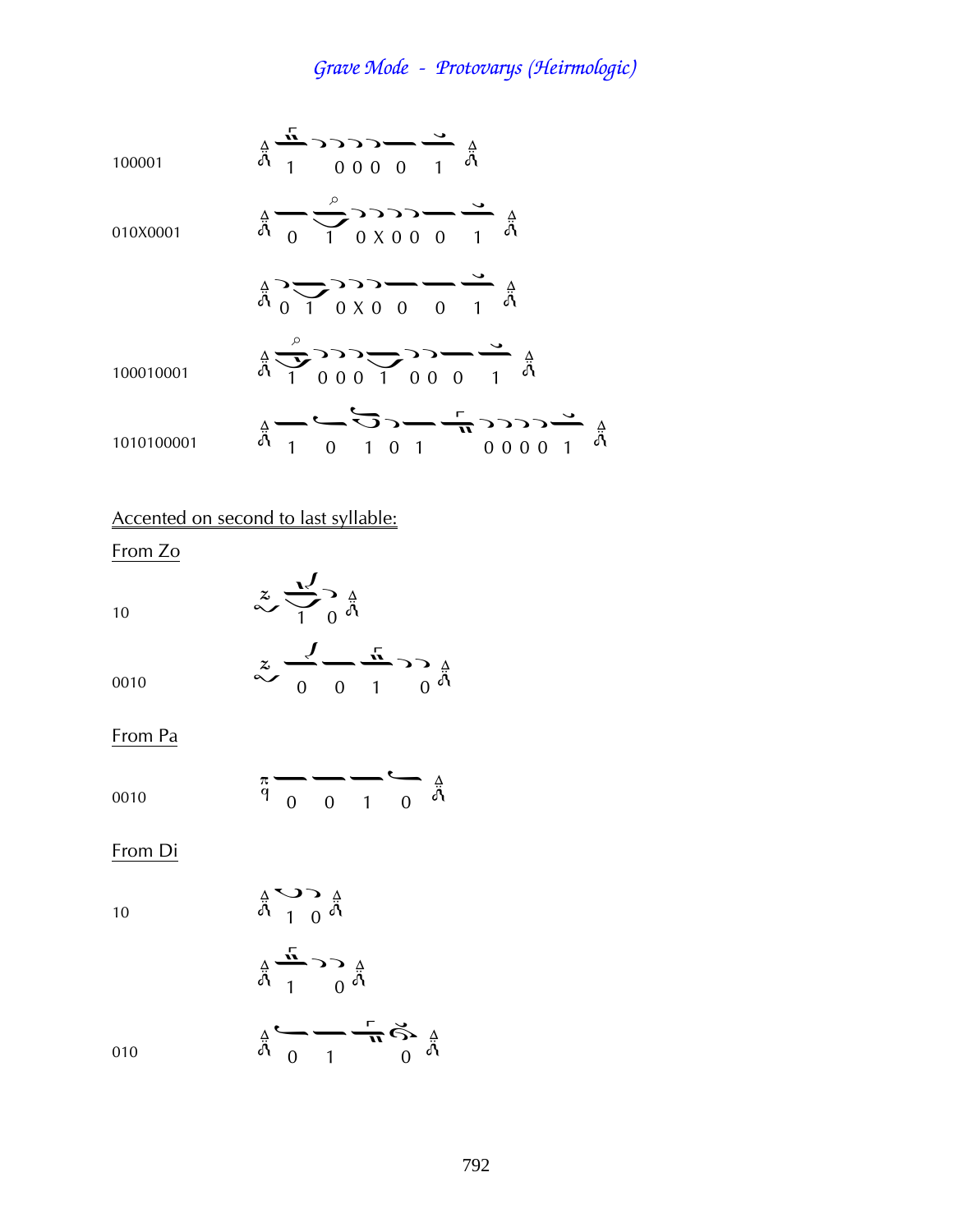$\bigvee_1$ 

011  
\n
$$
\frac{A}{A} \rightarrow \frac{C}{I} \rightarrow \frac{C}{I} \rightarrow \frac{A}{A}
$$
  
\n011  
\n011  
\n012  
\n013  
\n014  
\n015  
\n016  
\n017  
\n018  
\n019010  
\n01010  
\n01010  
\n01010  
\n01010  
\n01010  
\n01010  
\n01010  
\n01010  
\n01010  
\n01010  
\n01010  
\n01010  
\n01010  
\n01010  
\n01010  
\n01010  
\n010010  
\n010010  
\n01000  
\n010010  
\n010010  
\n01000  
\n010010  
\n01000  
\n01000  
\n010010  
\n01000  
\n01000  
\n01000  
\n01000  
\n01000  
\n01000  
\n01000  
\n01000  
\n01000  
\n01000  
\n01000  
\n01000  
\n01000  
\n01000  
\n01000  
\n01000  
\n01000  
\n01000  
\n01000  
\n01000  
\n01000  
\n01000  
\n01000  
\n01000  
\n01000  
\n01000  
\n01000  
\n01000  
\n01000  
\n01000  
\n01000  
\n01000  
\n01000  
\n01000  
\n01000  
\n01000  
\n01000  
\n01000  
\n01000  
\n01000  
\n01000  
\n01000  
\n01000  
\n01000  
\n01000  
\n01000  
\n01000  
\n01000  
\n01000  
\n01000  
\n01000  
\n01000  
\n01000  
\n01000  
\n01000  
\n0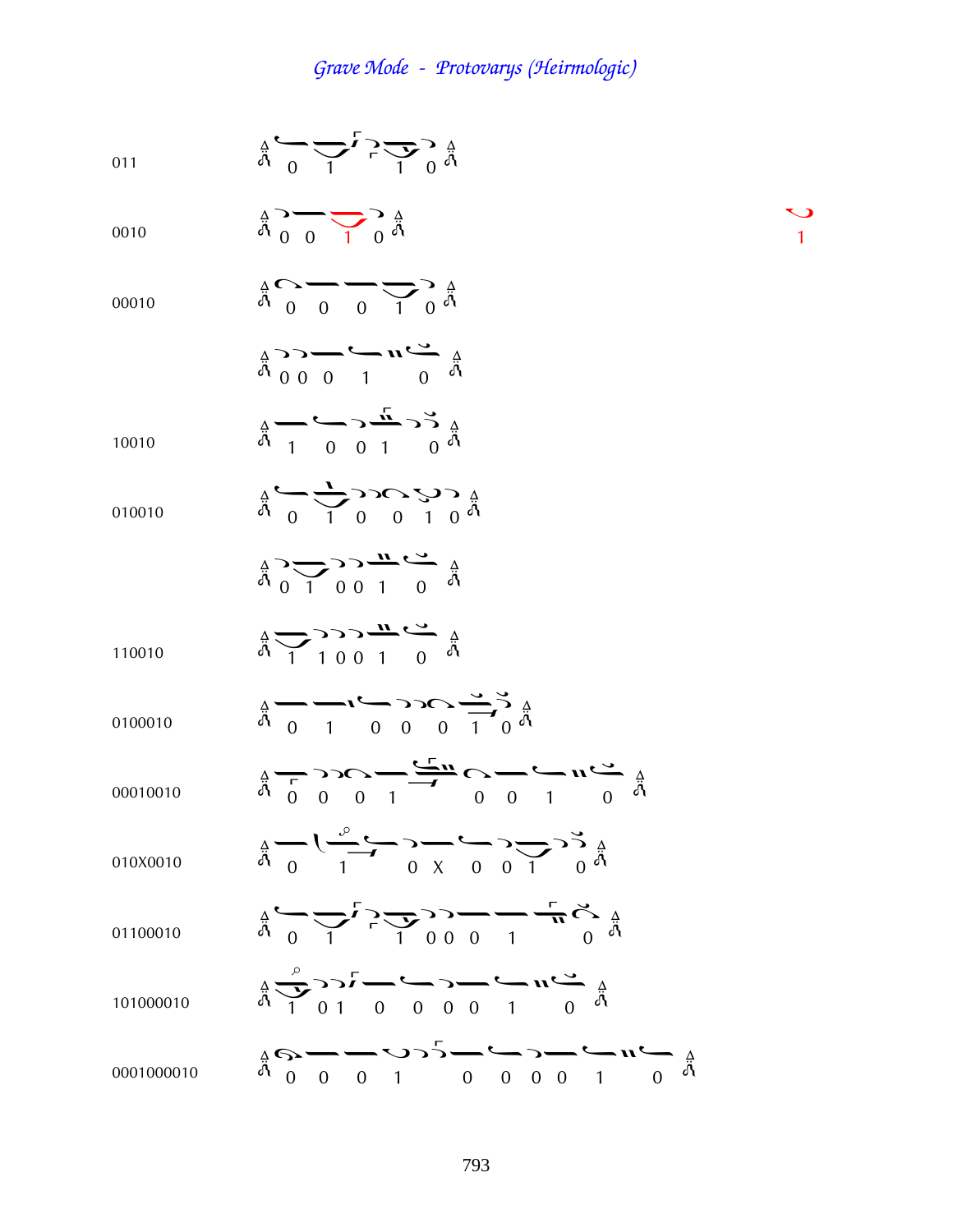From Ke

100010 
$$
\frac{x}{1}
$$
  $\frac{1}{1}$   $\frac{0}{0}$   $\frac{0}{0}$   $\frac{0}{1}$   $\frac{0}{0}$   $\frac{0}{0}$ 

Accented on third to last syllable:

From Zo  $\sim$   $\sqrt{1}$   $\frac{\lambda}{0}$   $\frac{\lambda}{0}$ 0100  $\sim \frac{2}{0}$   $\frac{1}{1}$   $\frac{1}{0}$   $\frac{1}{0}$  $\sim \frac{1}{0}$   $\frac{1}{0}$   $\sim$   $\frac{1}{0}$   $\frac{1}{0}$  $\begin{array}{c}\n\mathbf{z} & \mathbf{U} & \mathbf{0} & \mathbf{0} \\
\mathbf{z} & \mathbf{0} & \mathbf{0} & \mathbf{0} & \mathbf{0}\n\end{array}$ 00100  $\sim \frac{2}{0}$   $\sqrt{9}$   $\frac{1}{1}$   $\frac{1}{0}$   $\frac{1}{0}$  $\sim$   $\frac{2}{100100}$   $\frac{1}{900}$   $\frac{1}{900}$   $\frac{1}{900}$  $\frac{2}{\sqrt{1}} \cdot \frac{1}{\sqrt{1}} \cdot \frac{1}{\sqrt{1}} \cdot \frac{1}{\sqrt{1}} \cdot \frac{1}{\sqrt{1}}$  $\sim$  1 0 0 x 1 0 0  $\overset{2}{\sim}$   $\frac{1}{1}$   $\frac{1}{2}$   $\frac{1}{2}$   $\frac{1}{3}$ 000X0100  $\approx \frac{1}{0}$   $\frac{1}{0}$   $\frac{1}{0}$   $\frac{1}{0}$   $\frac{1}{0}$   $\frac{1}{0}$   $\frac{1}{0}$  $\sim$   $\frac{2}{100100100}$   $\sim$   $\frac{2}{100100}$   $\frac{1}{100100}$   $\frac{1}{100100}$  $\sim$  1 0 1 0 0 0 1 0 0  $^{4}$ 

 $\frac{1}{2}$ 

From Di

 $\ddot{\phantom{a}}$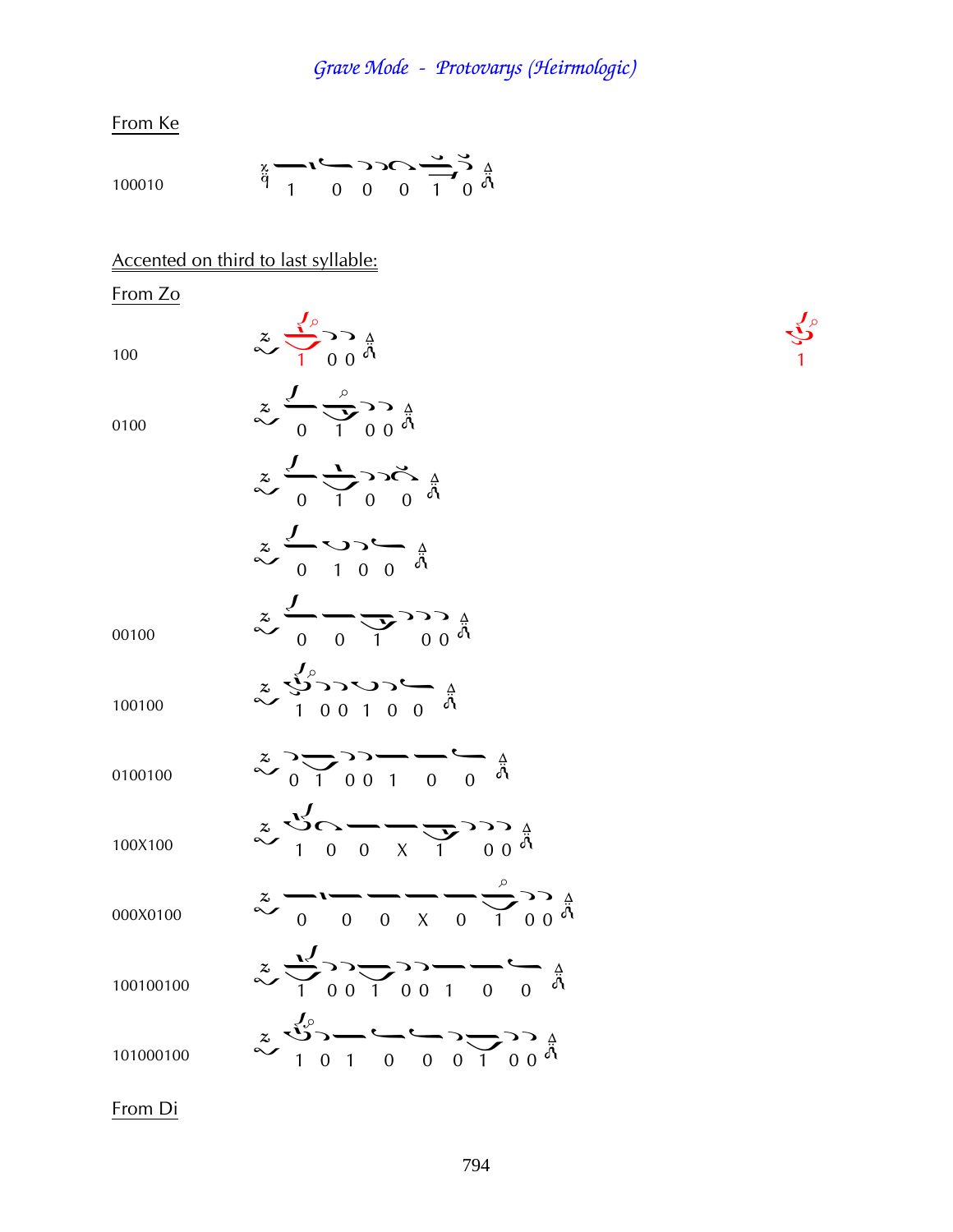100  $\frac{4}{3}$   $\frac{1}{1}$   $\frac{1}{0}$   $\frac{4}{9}$  $\begin{array}{c}\n\stackrel{\Delta}{\circ} & \stackrel{\sim}{\circ} & \stackrel{\Delta}{\circ} \\
\stackrel{\Delta}{\circ} & 1 & 0 & 0\n\end{array}$  $\frac{4}{9}$   $\frac{1}{1}$   $\frac{6}{9}$   $\frac{4}{9}$  $\overrightarrow{a}$   $\overrightarrow{1}$   $\overrightarrow{0}$   $\overrightarrow{a}$  $\frac{4}{9}$   $\frac{1}{1}$   $\frac{6}{9}$   $\frac{4}{9}$ 0100  $\frac{1}{9}$   $\frac{1}{1}$   $\frac{1}{9}$   $\frac{1}{9}$   $\frac{1}{9}$ ¢  $\frac{4}{9}$   $\frac{1}{1}$   $\frac{1}{9}$   $\frac{4}{9}$  $\frac{1}{4}$   $\frac{1}{4}$   $\frac{1}{4}$   $\frac{1}{4}$   $\frac{1}{4}$   $\frac{1}{4}$   $\frac{1}{4}$ 10100  $\frac{4}{9}$   $\frac{5}{1}$   $\frac{6}{1}$   $\frac{6}{1}$   $\frac{6}{1}$   $\frac{8}{1}$ 000100 ¦¤¦¢¤¦ 010100  $\sum_{\substack{\alpha\\ \beta\\ \beta}} \sum_{\substack{\beta\\ \beta\\ \beta}} \sum_{\substack{\beta\\ \beta\\ \beta}} \sum_{\substack{\beta\\ \beta\\ \beta\\ \beta}} \sum_{\substack{\beta\\ \beta\\ \beta\\ \beta}} \sum_{\substack{\beta\\ \beta\\ \beta\\ \beta}} \sum_{\substack{\beta\\ \beta\\ \beta\\ \beta}} \sum_{\substack{\beta\\ \beta\\ \beta\\ \beta}} \sum_{\substack{\beta\\ \beta\\ \beta\\ \beta}} \sum_{\substack{\beta\\ \beta\\ \beta\\ \beta\\ \beta}} \sum_{\substack{\beta\\ \beta\\ \beta\\ \beta\\ \beta}} \sum_{\substack{\beta\\ \beta\\ \beta\\ \beta\\ \beta\\ \beta}} \$ 100100  $\frac{4}{9}$   $\frac{1}{1}$   $\frac{1}{0}$   $\frac{1}{1}$   $\frac{1}{0}$   $\frac{1}{9}$   $\frac{1}{9}$ 110100  $\frac{4}{9}$   $\frac{4}{1}$   $\frac{4}{1}$   $\frac{4}{1}$   $\frac{4}{1}$   $\frac{4}{1}$   $\frac{4}{1}$   $\frac{4}{1}$   $\frac{4}{1}$   $\frac{4}{1}$ 0000100  $\frac{4}{9}$  0 0 0 0 1 0 0  $\frac{4}{9}$ ֪ׅ֪ׅ֡֬֝֬֝֟֝֬֝֬֝֬֝֝֬֝֬֝֬֝֬֝֬֝֬֝**֟** 

 $\mathcal{S}$ ֞֘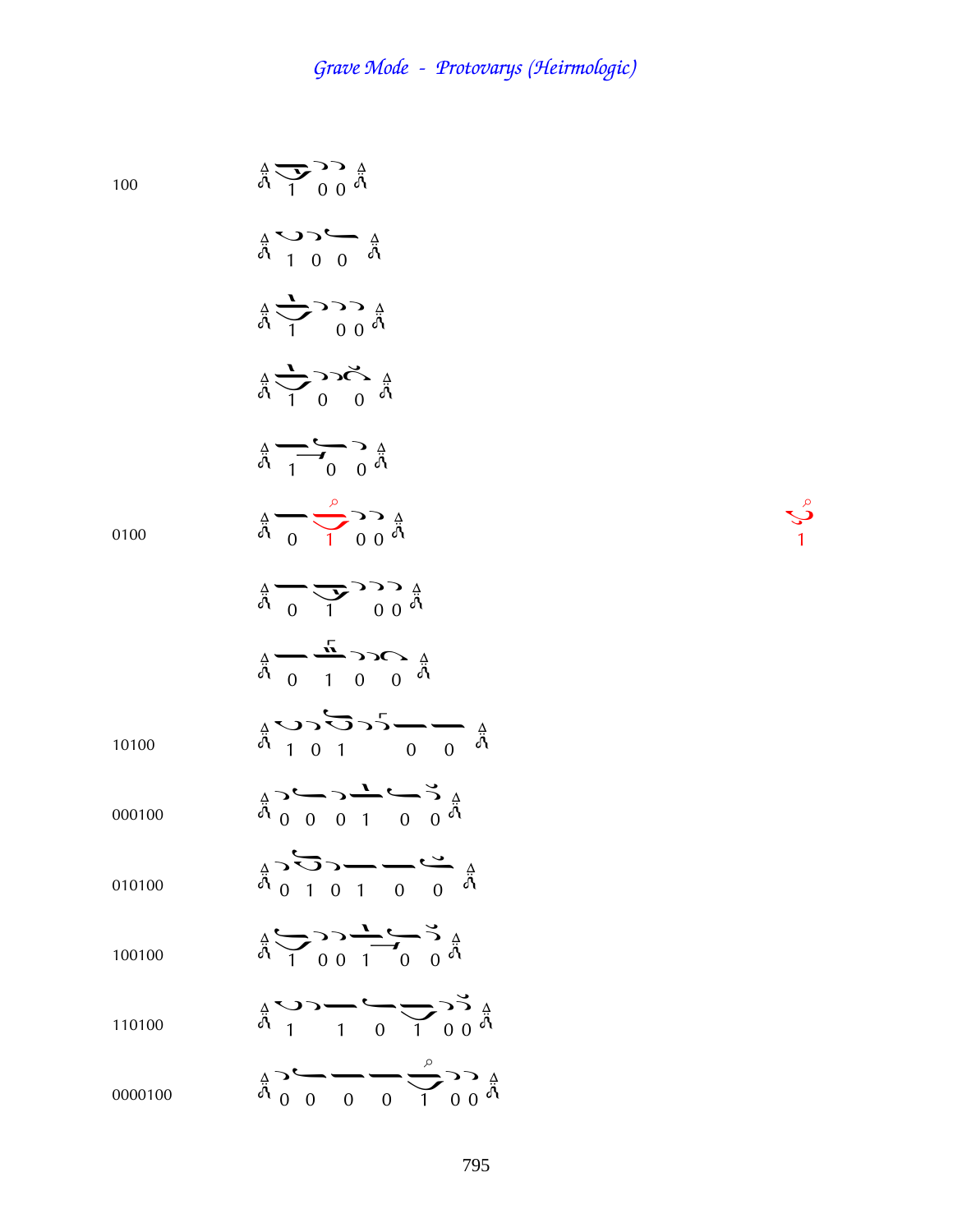| 01000100  | $\frac{1}{4}$ $\frac{1}{2}$ $\frac{1}{2}$ $\frac{1}{2}$ $\frac{1}{2}$ $\frac{1}{2}$ $\frac{1}{2}$ $\frac{1}{2}$ $\frac{1}{2}$ $\frac{1}{2}$ $\frac{1}{2}$ $\frac{1}{2}$ $\frac{1}{2}$ $\frac{1}{2}$ $\frac{1}{2}$ $\frac{1}{2}$ $\frac{1}{2}$ $\frac{1}{2}$ $\frac{1}{2}$ $\frac{1}{2}$ $\frac{1}{2}$ $\frac{1}{2}$ |  |
|-----------|---------------------------------------------------------------------------------------------------------------------------------------------------------------------------------------------------------------------------------------------------------------------------------------------------------------------|--|
| 10000100  | $\frac{1}{4} \frac{1}{4} 0000100 \frac{1}{4}$                                                                                                                                                                                                                                                                       |  |
| From Ke   |                                                                                                                                                                                                                                                                                                                     |  |
| 100       | $\frac{3}{9}$ $\frac{1}{1}$ $\frac{0}{9}$ $\frac{0}{9}$                                                                                                                                                                                                                                                             |  |
| 010100    | $\frac{1}{9}$ $\frac{1}{9}$ $\frac{1}{9}$ $\frac{1}{9}$ $\frac{1}{9}$ $\frac{1}{9}$ $\frac{1}{9}$ $\frac{1}{9}$ $\frac{1}{9}$                                                                                                                                                                                       |  |
| 0100100   | $\frac{1}{9}$ $\frac{1}{9}$ $\frac{1}{9}$ $\frac{1}{9}$ $\frac{1}{9}$ $\frac{1}{9}$ $\frac{1}{9}$ $\frac{1}{9}$                                                                                                                                                                                                     |  |
| 01000100  | $\frac{1}{4}$ $\frac{5}{1}$ $\frac{1}{1}$ $\frac{1}{1}$ $\frac{1}{1}$ $\frac{1}{1}$ $\frac{1}{1}$ $\frac{1}{1}$ $\frac{1}{1}$ $\frac{1}{1}$ $\frac{1}{1}$ $\frac{1}{1}$ $\frac{1}{1}$ $\frac{1}{1}$ $\frac{1}{1}$ $\frac{1}{1}$ $\frac{1}{1}$ $\frac{1}{1}$ $\frac{1}{1}$ $\frac{1}{1}$ $\frac{1}{1}$ $\frac{1}{1}$ |  |
| 000100100 | $\frac{1}{9}$ $\frac{1}{9}$ $\frac{1}{9}$ $\frac{1}{9}$ $\frac{1}{9}$ $\frac{1}{9}$ $\frac{1}{9}$ $\frac{1}{9}$ $\frac{1}{9}$ $\frac{1}{9}$ $\frac{1}{9}$                                                                                                                                                           |  |
|           | Accented on fourth to last syllable:                                                                                                                                                                                                                                                                                |  |

From Zo

1001  $\sim \sqrt[3]{\phantom{0}}\phantom{0}100$ 

| 1010  | $\sim 1010 \AA$                                                                                                                                       |
|-------|-------------------------------------------------------------------------------------------------------------------------------------------------------|
| 01001 | $\begin{array}{c}\n\mathbf{z} & \mathbf{z} & \mathbf{z} \\ \mathbf{z} & \mathbf{z} & \mathbf{z} \\ \mathbf{z} & \mathbf{z} & \mathbf{z}\n\end{array}$ |
|       | $z\rightarrow -\infty$                                                                                                                                |

 $\sim$   $\frac{2}{1001001}$   $\frac{2}{100100}$   $\frac{1}{1001001}$ 

From Di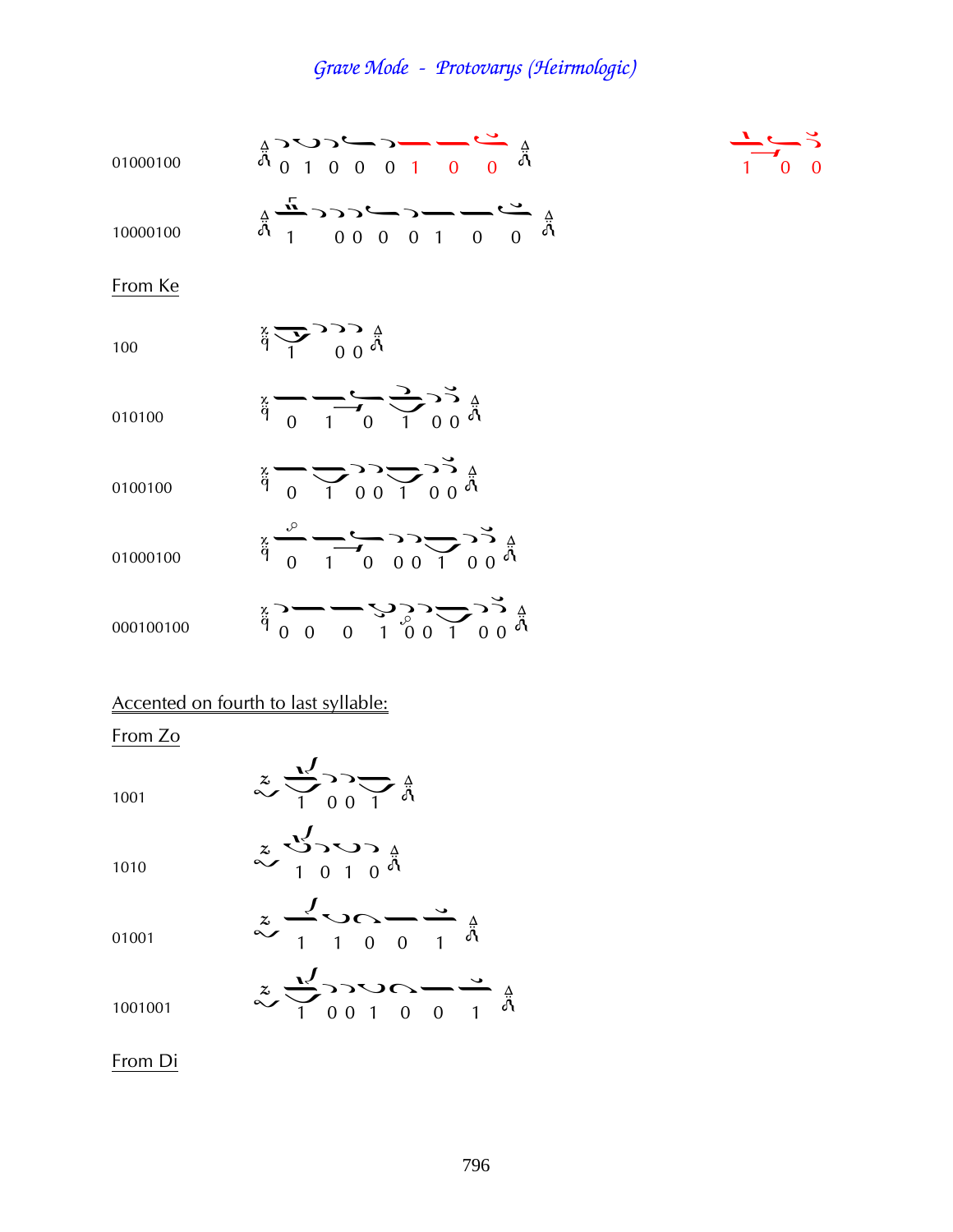$$
\begin{array}{ccc}\n1010 & \stackrel{\text{A}}{\mathbf{a}} & \stackrel{\text{A}}{\mathbf{a}} & \stackrel{\text{A}}{\mathbf{a}} \\
\stackrel{\text{A}}{\mathbf{a}} & 1 & 0 & 1\n\end{array}
$$

$$
\begin{array}{ccc}\n & \frac{\Delta}{\hat{d}} & \frac{\Delta}{\hat{d}} & \frac{\Delta}{\hat{d}} \\
 & \frac{\Delta}{\hat{d}} & \frac{\Delta}{\hat{d}} & \frac{\Delta}{\hat{d}} \\
 & & \frac{\Delta}{\hat{d}} & \frac{\Delta}{\hat{d}} \\
 & & \frac{\Delta}{\hat{d}} & \frac{\Delta}{\hat{d}}\n\end{array}
$$

$$
\begin{array}{ccc}\n & \Delta & \Delta & \Delta \\
 & \Delta & \Delta & \Delta \\
 & \Delta & 0 & 1\n\end{array}
$$

$$
\begin{array}{ccc}\n\stackrel{\wedge}{\mathbf{A}} & \mathbf{C} & \mathbf{C} & \mathbf{C} \\
\stackrel{\wedge}{\mathbf{A}} & \mathbf{0} & \mathbf{0} & \mathbf{0} & \mathbf{0}\n\end{array}
$$

$$
\mathop{\mathbb{A}}\limits^{\mathop{\mathbb{A}}}_{\mathop{\mathbb{A}}\limits^{\mathop{\mathbb{A}}}_{0\ 1\ 0\ 0\ 0\ 1}
$$

01010 
$$
\qquad \qquad \frac{1}{4} \sum_{1}^{3} \sum_{1}^{3} \frac{11}{1} \qquad \qquad \frac{1}{9}
$$

1001001 
$$
\frac{A}{A} \sum_{1} 0 0 1 0 0 1 \stackrel{A}{\sim} 0
$$

1001010 Þ ¤¤Þà¢¤

$$
\hat{A} \longrightarrow 0 \qquad \qquad \hat{A} \longrightarrow 0 \qquad \qquad \hat{A} \longrightarrow 0 \qquad \qquad \hat{A} \qquad \qquad \hat{A}
$$

10001010 ¢ ¤ ¦¤¢à¢¦

1000001010 Þ¦¤à¤¤Þà¢¤

Þ¦¦ ¤¤Þ¦¢¤°¦

$$
10000101010\\
$$

$$
f_{\rm{max}}
$$

1010001010 ÞàÞ¦¤¤Þà¢¤

From Ke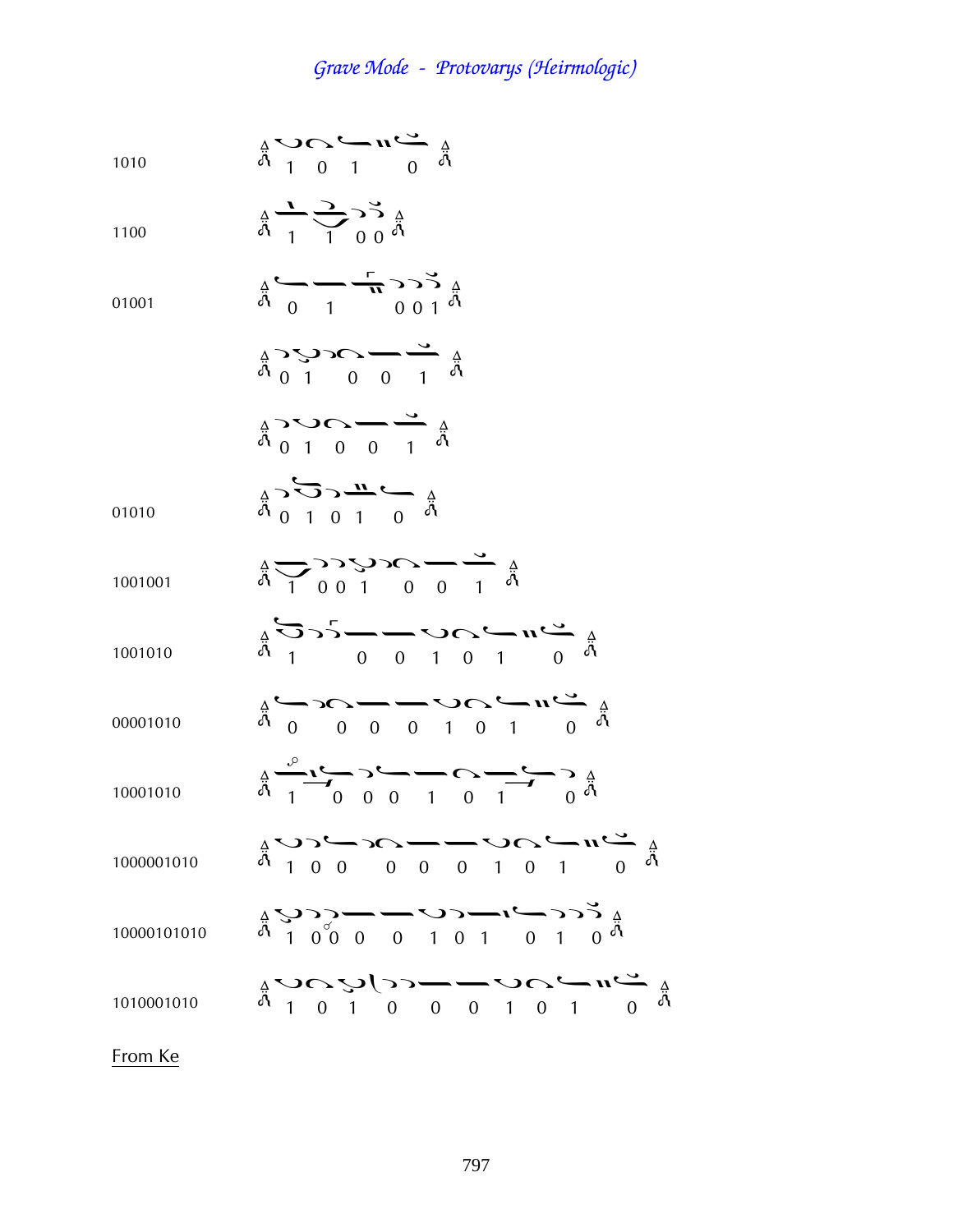1001010 
$$
\frac{x}{9} = \sum_{1}^{9} 10010
$$
 0 1 0 1 0 0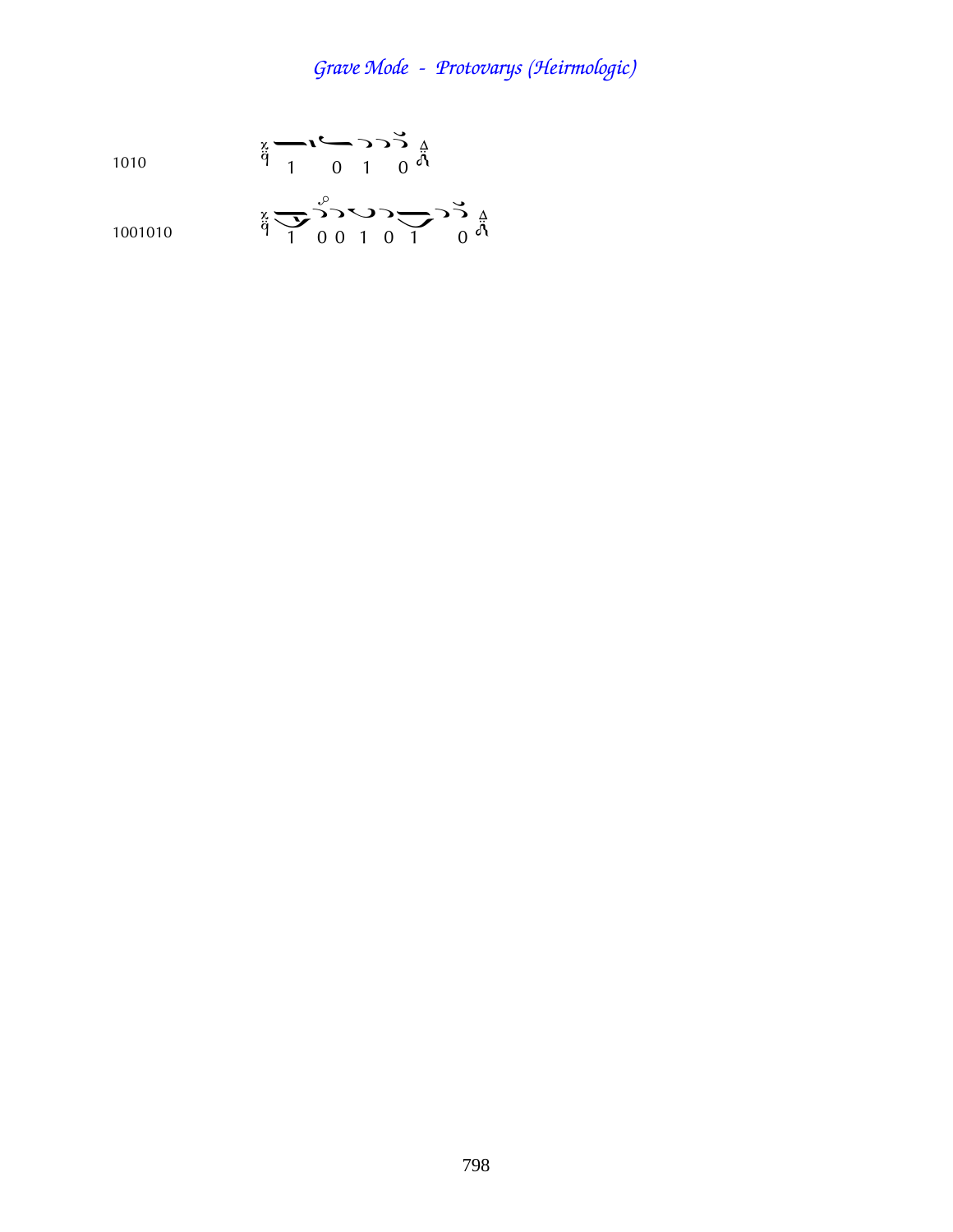#### **E) Medial Cadences on Ke**

Accented on last syllable:

From Zo

$$
\begin{array}{ccc}\nz & \frac{J}{0} & \frac{x}{1} & \frac{x}{1} \\
\end{array}
$$

Accented on second to last syllable:

From Zo

$$
\begin{array}{ccc}\n & z & -1 & \sqrt{2} & \sqrt{2} \\
 & \sqrt{2} & 0 & 1 & 0 \\
 & & \sqrt{2} & 0 & 1\n\end{array}
$$

0010  
\n
$$
\frac{z}{\sqrt{0}} - \frac{1}{0} - \frac{z}{0} = \frac{z}{4}
$$
\n
$$
\frac{z}{0} - \frac{1}{0} - \frac{z}{4} = \frac{z}{4}
$$

From Di

$$
\begin{array}{ccc}\n& \Delta & \longrightarrow & \mathbf{M} & \rightarrow & \times \\
& \Delta & \longrightarrow & \mathbf{M} & \rightarrow & \times \\
& \Delta & \longrightarrow & \mathbf{M} & \rightarrow & \mathbf{M} \\
& \Delta & \longrightarrow & \mathbf{M} & \rightarrow & \mathbf{M} \\
& \Delta & \longrightarrow & \mathbf{M} & \rightarrow & \mathbf{M} \\
& \Delta & \longrightarrow & \mathbf{M} & \rightarrow & \mathbf{M} \\
& \Delta & \longrightarrow & \mathbf{M} & \rightarrow & \mathbf{M} \\
& \Delta & \longrightarrow & \mathbf{M} & \rightarrow & \mathbf{M} \\
& \Delta & \longrightarrow & \mathbf{M} & \rightarrow & \mathbf{M} & \rightarrow \\
& \Delta & \longrightarrow & \mathbf{M} & \rightarrow & \mathbf{M} & \rightarrow \\
& \Delta & \longrightarrow & \mathbf{M} & \rightarrow & \mathbf{M} & \rightarrow \\
& \Delta & \longrightarrow & \mathbf{M} & \rightarrow & \mathbf{M} & \rightarrow \\
& \Delta & \longrightarrow & \mathbf{M} & \rightarrow & \mathbf{M} & \rightarrow \\
& \Delta & \longrightarrow & \mathbf{M} & \rightarrow & \mathbf{M} & \rightarrow \\
& \Delta & \longrightarrow & \mathbf{M} & \rightarrow & \mathbf{M} & \rightarrow \\
& \Delta & \longrightarrow & \mathbf{M} & \rightarrow & \mathbf{M} & \rightarrow \\
& \Delta & \longrightarrow & \mathbf{M} & \rightarrow & \mathbf{M} & \rightarrow \\
& \Delta & \longrightarrow & \mathbf{M} & \rightarrow & \mathbf{M} & \rightarrow \\
& \Delta & \longrightarrow & \mathbf{M} & \rightarrow & \mathbf{M} & \rightarrow \\
& \Delta & \longrightarrow & \mathbf{M} & \rightarrow & \mathbf{M} & \rightarrow \\
& \Delta & \longrightarrow & \mathbf{M} &
$$

From Ke

$$
\frac{100010}{9} \frac{1}{1000} \sum_{0}^{\infty} 0.00010 \frac{1}{9}
$$

#### Accented on third to last syllable:

From Zo

00100 
$$
\begin{array}{c}\n z \\
 \sim \overline{\smash{\big)}\ 0} \\
 \sim \overline{\smash{\big)}\ 0} \\
 \sim \overline{\smash{\big)}\ 0} \\
 \sim \overline{\smash{\big)}\ 0} \\
 \sim \overline{\smash{\big)}\ 0} \\
 \sim \overline{\smash{\big)}\ 0} \\
 \sim \overline{\smash{\big)}\ 0} \\
 \sim \overline{\smash{\big)}\ 0} \\
 \sim \overline{\smash{\big)}\ 0} \\
 \sim \overline{\smash{\big)}\ 0} \\
 \sim \overline{\smash{\big)}\ 0} \\
 \sim \overline{\smash{\big)}\ 0} \\
 \sim \overline{\smash{\big)}\ 0} \\
 \sim \overline{\smash{\big)}\ 0} \\
 \sim \overline{\smash{\big)}\ 0} \\
 \sim \overline{\smash{\big)}\ 0} \\
 \sim \overline{\smash{\big\{0\}}\ 0} \\
 \sim \overline{\smash{\big\{0\}}\ 0} \\
 \sim \overline{\smash{\big\{0\}}\ 0} \\
 \sim \overline{\smash{\big\{0\}}\ 0} \\
 \sim \overline{\smash{\big\{0\}}\ 0} \\
 \sim \overline{\smash{\big\{0\}}\ 0} \\
 \sim \overline{\smash{\big\{0\}}\ 0} \\
 \sim \overline{\smash{\big\{0\}}\ 0} \\
 \sim \overline{\smash{\big\{0\}}\ 0} \\
 \sim \overline{\smash{\big\{0\}}\ 0} \\
 \sim \overline{\smash{\big\{0\}}\ 0} \\
 \sim \overline{\smash{\big\{0\}}\ 0} \\
 \sim \overline{\smash{\big\{0\}}\ 0} \\
 \sim \overline{\smash{\big\{0\}}\ 0} \\
 \sim \overline{\smash{\big\{0\}}\ 0} \\
 \sim \overline{\smash{\big\{0\}}\ 0} \\
 \sim \overline{\smash{\big\{0\}}\ 0} \\
 \sim \overline{\smash{\big\{0\}}\ 0} \\
 \sim \overline{\smash{\big\{0\}}\ 0} \\
 \sim \overline{\smash{\big\{0\}}\ 0} \\
 \sim \overline{\smash{\big\{0\}}\ 0} \\
 \sim \overline{\smash{\big\{0\}}\ 0} \\
 \sim \overline{\smash{\big\{0\}}\ 0} \\
 \sim \overline{\smash{\big\{0\}}\ 0} \\
 \sim \overline{\smash{\
$$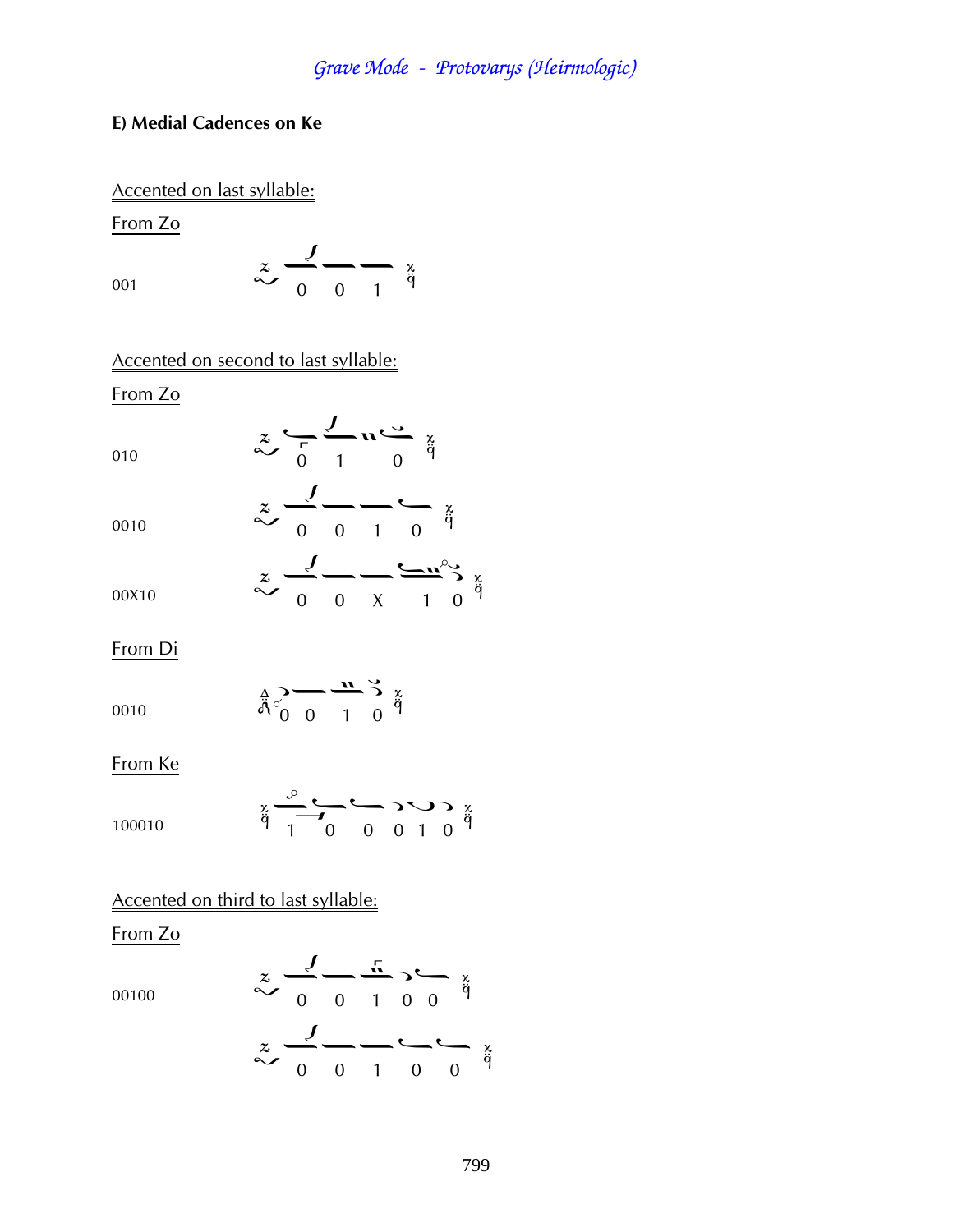$$
\sum_{000100}^{x} \frac{J}{0} \frac{1}{0} \frac{m^3}{0} \sum_{1}^{x} \frac{m^2}{0} \frac{m^3}{0} \frac{m^2}{0}
$$

Accented on fourth to last syllable:

From Zo

$$
1001\\
$$

$$
\begin{array}{c}\nz\\
\sim 100\\
001\\
0\n\end{array}
$$

01001 
$$
z \xrightarrow{1} \frac{1}{\sqrt{2}} \xrightarrow{0} \frac{1}{\sqrt{2}} \xrightarrow{0} \frac{1}{\sqrt{2}} \xrightarrow{0} \frac{1}{\sqrt{2}} \xrightarrow{1} \frac{1}{\sqrt{2}}
$$

01000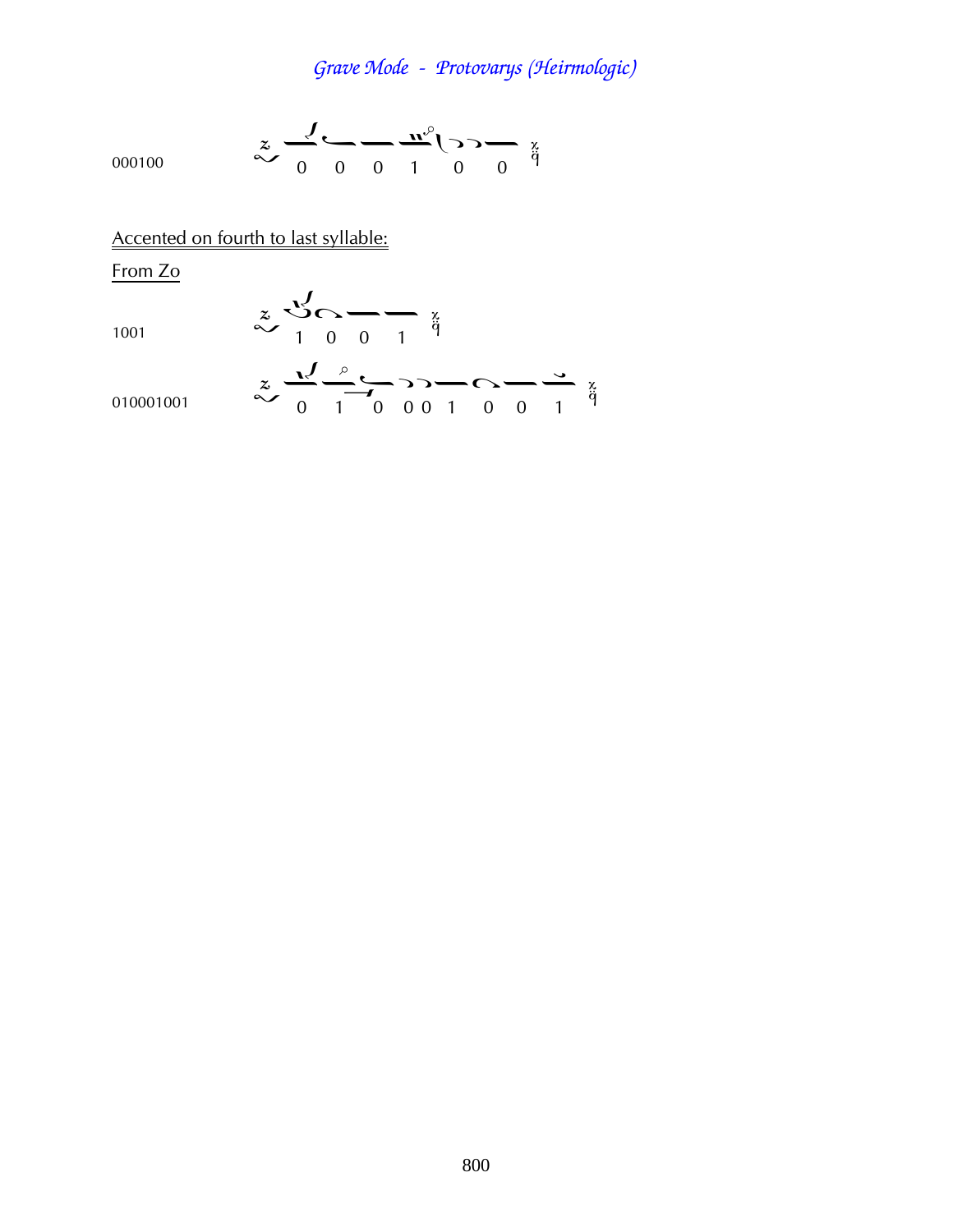#### F) Formulae with Fthoras

#### Accented on last syllable:

From Di

10001

$$
\frac{1}{4} \sum_{1}^{5} 33 - \frac{3}{1} \sum_{\beta}^{4}
$$

100001

 $^{4}_{A}$   $\bigvee_{1}^{5}_{0}$  000 0 1  $^{4}_{6}$ 

Accented on second to last syllable:

From Zo

$$
\begin{array}{ccc}\n & z & \stackrel{\mathcal{J}}{\longrightarrow} & \stackrel{\mathcal{J}}{\longrightarrow} & \stackrel{\mathcal{J}}{\longrightarrow} & \stackrel{\mathcal{J}}{\longrightarrow} & \stackrel{\mathcal{J}}{\longrightarrow} & \stackrel{\mathcal{J}}{\longrightarrow} & \stackrel{\mathcal{J}}{\longrightarrow} & \stackrel{\mathcal{J}}{\longrightarrow} & \stackrel{\mathcal{J}}{\longrightarrow} & \stackrel{\mathcal{J}}{\longrightarrow} & \stackrel{\mathcal{J}}{\longrightarrow} & \stackrel{\mathcal{J}}{\longrightarrow} & \stackrel{\mathcal{J}}{\longrightarrow} & \stackrel{\mathcal{J}}{\longrightarrow} & \stackrel{\mathcal{J}}{\longrightarrow} & \stackrel{\mathcal{J}}{\longrightarrow} & \stackrel{\mathcal{J}}{\longrightarrow} & \stackrel{\mathcal{J}}{\longrightarrow} & \stackrel{\mathcal{J}}{\longrightarrow} & \stackrel{\mathcal{J}}{\longrightarrow} & \stackrel{\mathcal{J}}{\longrightarrow} & \stackrel{\mathcal{J}}{\longrightarrow} & \stackrel{\mathcal{J}}{\longrightarrow} & \stackrel{\mathcal{J}}{\longrightarrow} & \stackrel{\mathcal{J}}{\longrightarrow} & \stackrel{\mathcal{J}}{\longrightarrow} & \stackrel{\mathcal{J}}{\longrightarrow} & \stackrel{\mathcal{J}}{\longrightarrow} & \stackrel{\mathcal{J}}{\longrightarrow} & \stackrel{\mathcal{J}}{\longrightarrow} & \stackrel{\mathcal{J}}{\longrightarrow} & \stackrel{\mathcal{J}}{\longrightarrow} & \stackrel{\mathcal{J}}{\longrightarrow} & \stackrel{\mathcal{J}}{\longrightarrow} & \stackrel{\mathcal{J}}{\longrightarrow} & \stackrel{\mathcal{J}}{\longrightarrow} & \stackrel{\mathcal{J}}{\longrightarrow} & \stackrel{\mathcal{J}}{\longrightarrow} & \stackrel{\mathcal{J}}{\longrightarrow} & \stackrel{\mathcal{J}}{\longrightarrow} & \stackrel{\mathcal{J}}{\longrightarrow} & \stackrel{\mathcal{J}}{\longrightarrow} & \stackrel{\mathcal{J}}{\longrightarrow} & \stackrel{\mathcal{J}}{\longrightarrow} & \stackrel{\mathcal{J}}{\longrightarrow} & \stackrel{\mathcal{J}}{\longrightarrow} & \stackrel{\mathcal{J}}{\longrightarrow} & \stackrel{\mathcal{J}}{\longrightarrow} & \stackrel{\mathcal{J}}{\longrightarrow} & \stackrel{\mathcal{J}}{\longrightarrow} & \stackrel{\mathcal{J}}{\longrightarrow} & \stackrel{\mathcal{J}}{\longrightarrow} & \stackrel{\mathcal{J}}{\longrightarrow} & \stackrel{\mathcal{J}}{\longrightarrow} & \stackrel{\mathcal{J}}{\longrightarrow} & \stackrel{\mathcal{J}}{\longrightarrow} & \stackrel{\mathcal{J}}{\longrightarrow} & \stackrel{\mathcal{J
$$

### Accented on fourth to last syllable:

From Zo

 $z \searrow 1$ <br> $\sqrt[3]{1}$ <br> $\sqrt[3]{2}$ <br> $0$ <br> $0$ <br> $1$ <br> $01$ <br> $0 \times$ 10001010